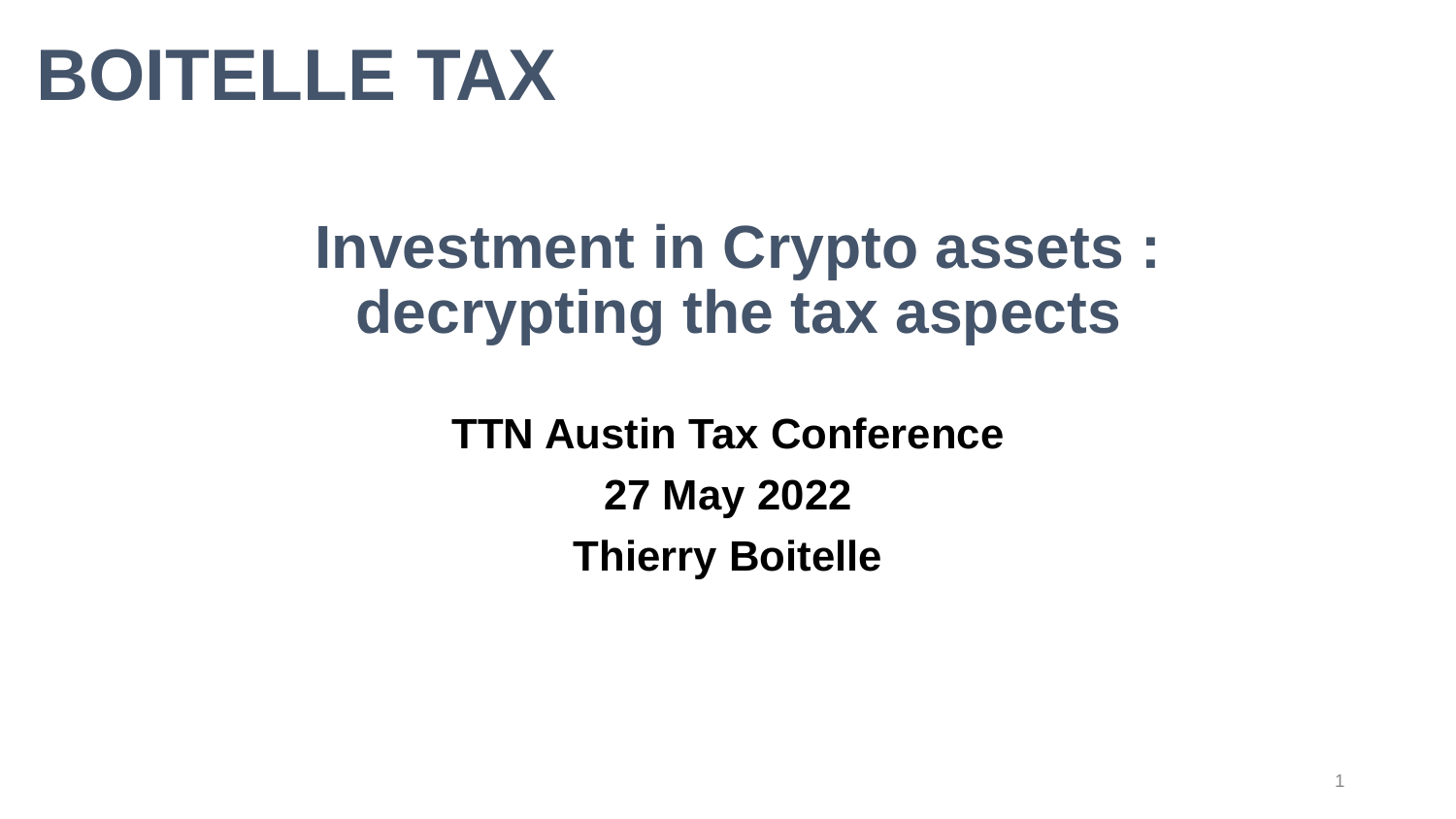## **Agenda**

- Definition and examples
- Relevance for domestic tax law
- Swiss tax aspects
- Staking
- Case studies (3)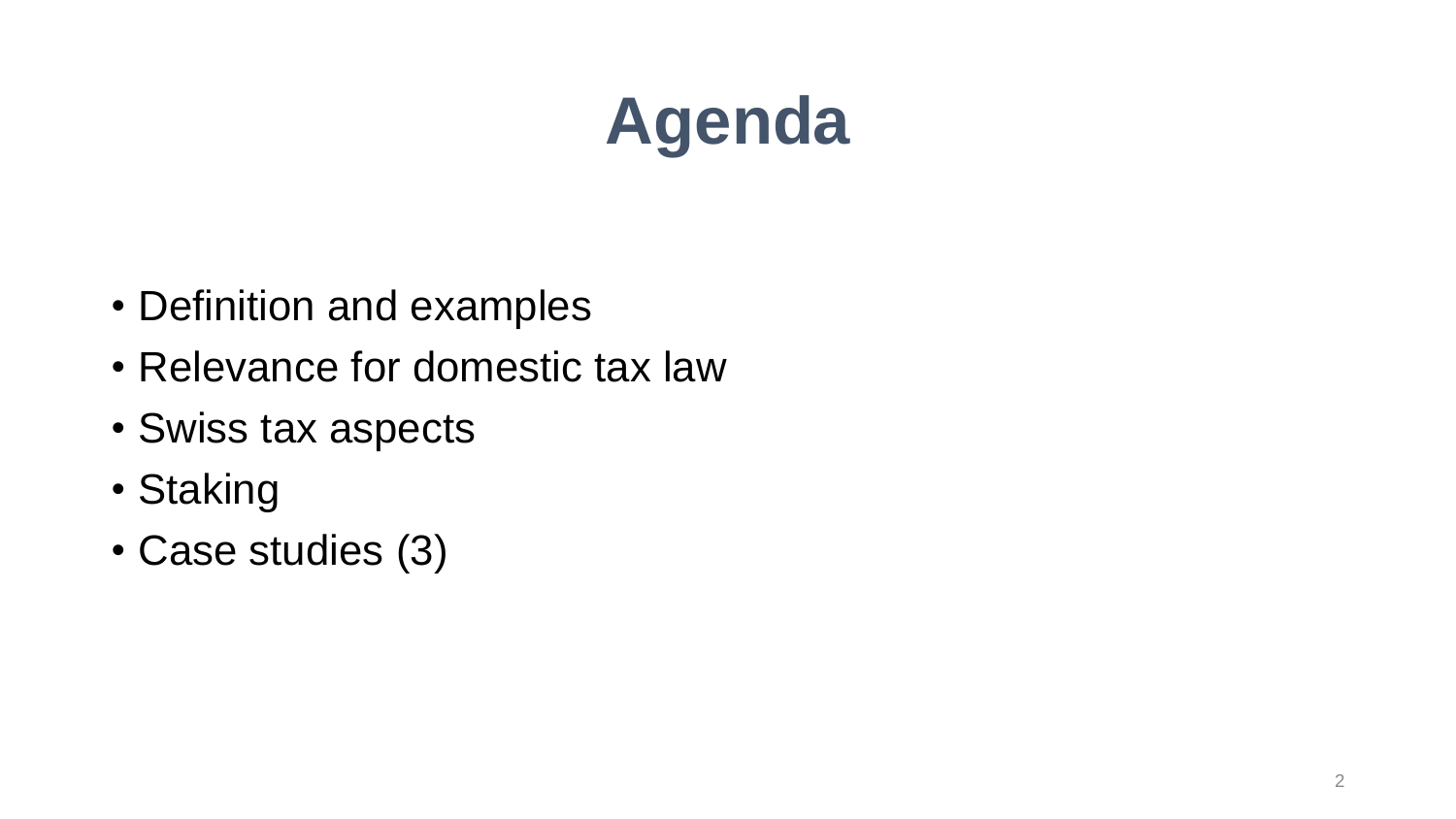### **Definition**

- No legal definition yet
- Crypto assets are transferable digital representations designed in a way that prevents their copying or duplication
- Crypto assets rely on the blockchain
	- Blockchain : secure technology used to record property of crypto assets and allows users to make various transactions
- Various types of crypto assets: most notably, cryptocurrencies (e.g. bitcoin, XRP, ether, etc.), but also NFTs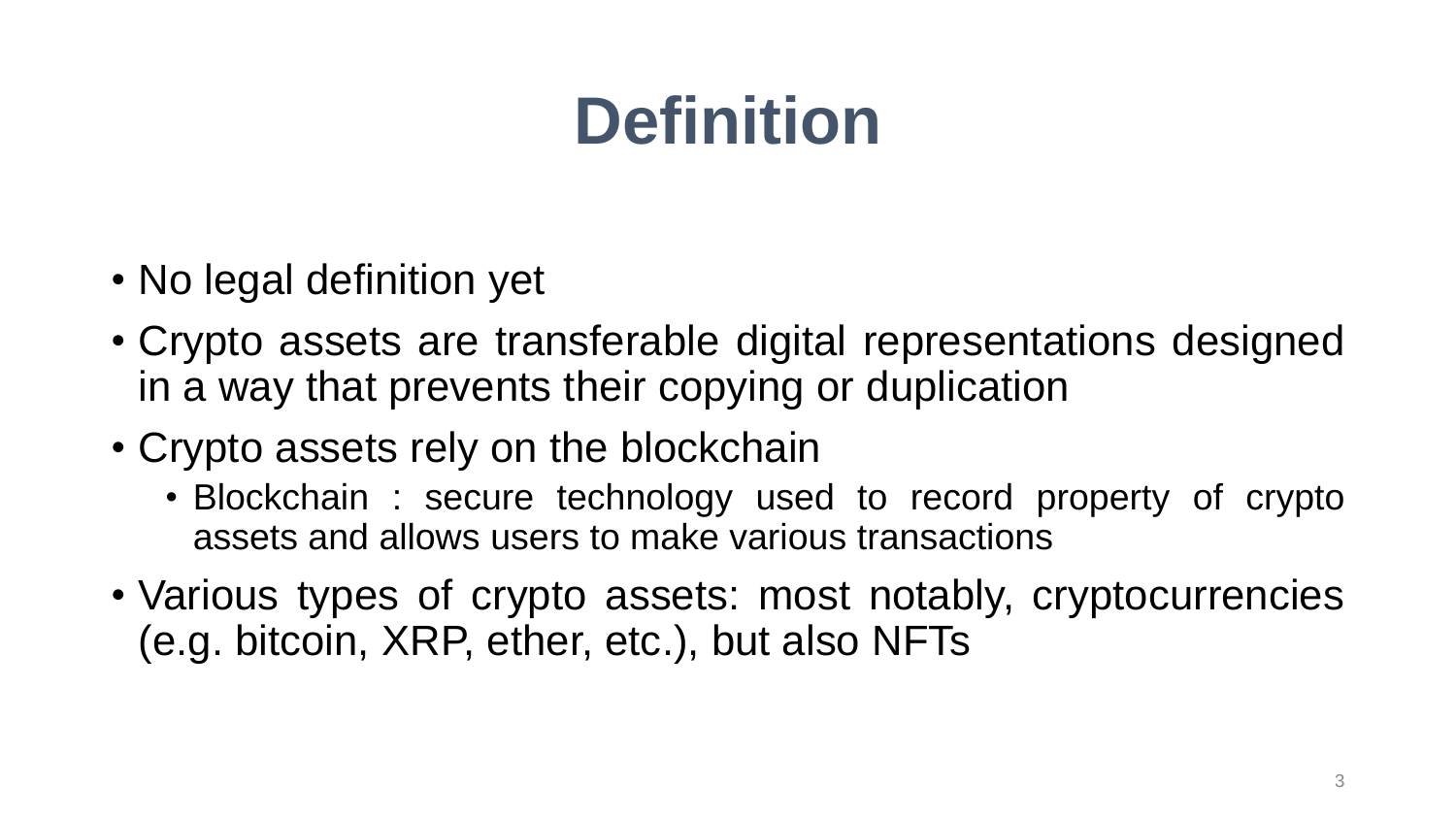#### **TYPES OF CRYPTO ASSETS**



These crypto assets can be used to pay for everyday items. Examples include BTC, ETH, LTC and Bitcoin Cash. The likes of BTC and ETH can also be used as a store of value.

Cryptocurrencies can be volatile, but stablecoins such as USDT aim to eliminate this by tying the value of the token to assets such as US dollars.

pounds, euros

and even precious

metals

**CBDCs** 

CBDCs are comparable to stablecoins in a way. The main difference is that they are issued by central banks rather than private companies. Europe and the US are considering whether to launch a CBDC. and China is trialling the digital yuan

#### **Privacy coins**

Amid concerns that transactions using Bitcoin are traceable because of blockchain, privacy coins such as Monero and Zcash aim to obfuscate the value of payments as well as their senders and recipients

#### Governance tokens

These crypto assets are commonly associated with decentralized finance protocols such as Yearn Finance and Uniswap. They allow people to vote on changes to the way a platform works

**Utility tokens** 

Cryptocurrencies can also unlock access to particular services. Utility tokens. often created using the ERC-20 standard, represent subscriptions for example.

#### Non-fungible tokens

These crypto assets, often created using the ERC-721 standard, are designed to be completely unique and rare. CryptoKitties, a game involving collectible cats, is a good example of NFTs in practice

Source: What [are crypto assets?](https://currency.com/what-are-crypto-assets)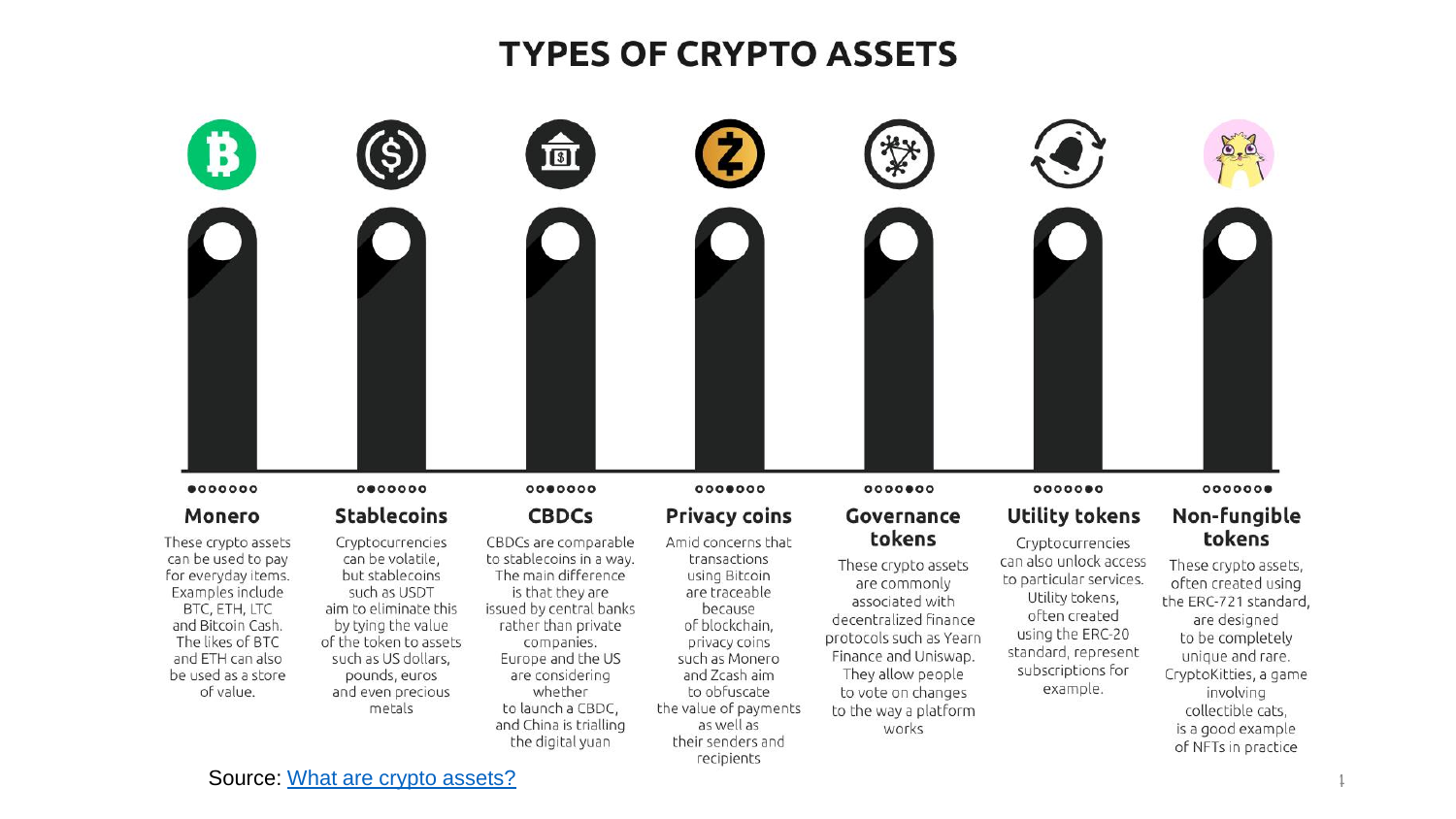### **Relevance**

- The rise and spread of cryptoassets raises various questions regarding their tax treatment
- No legal provisions for now, but a practice from tax authorities has developed based on the existing provisions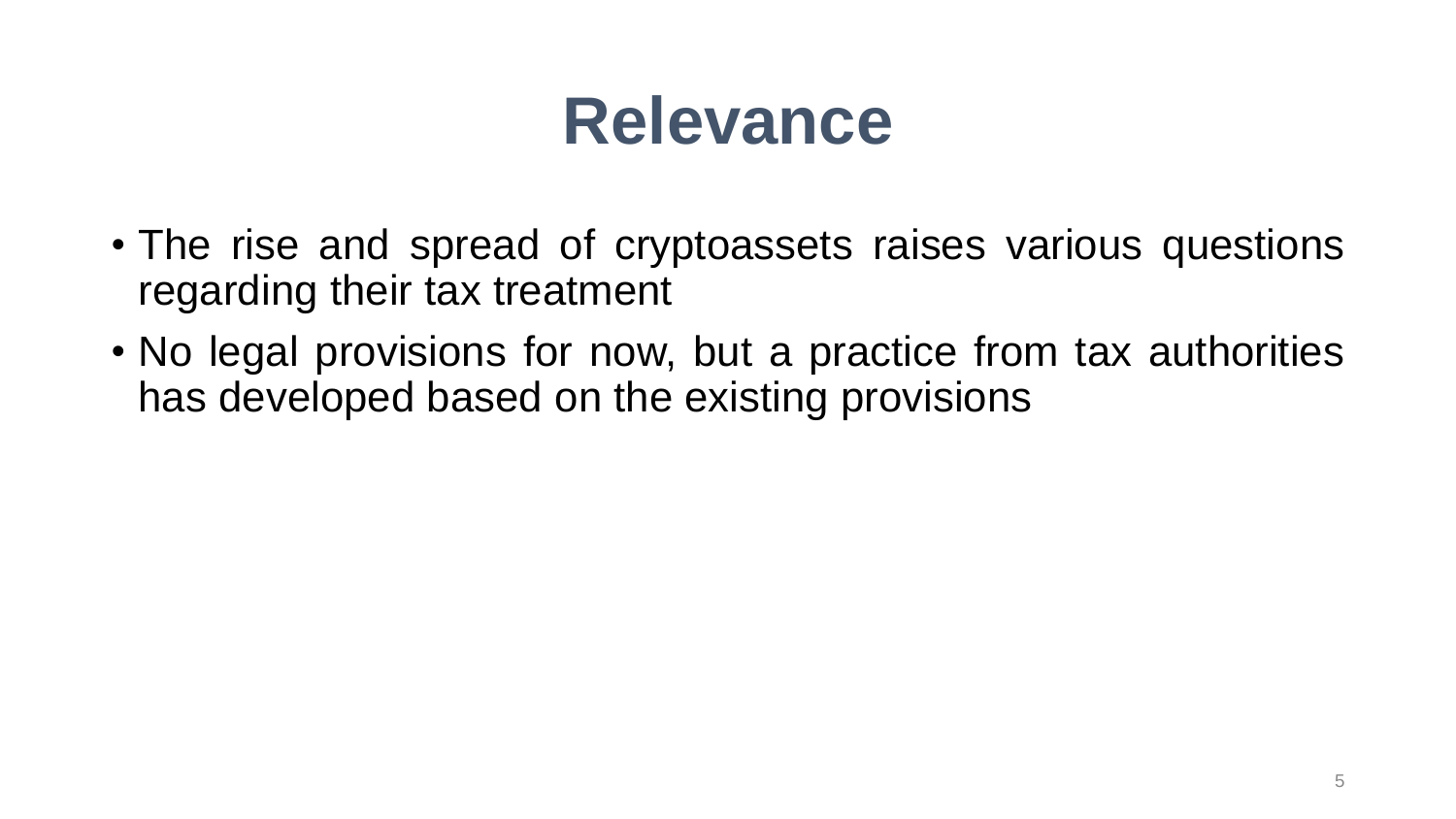### **Swiss tax aspects**

- Payment tokens
- Asset tokens
- Utility tokens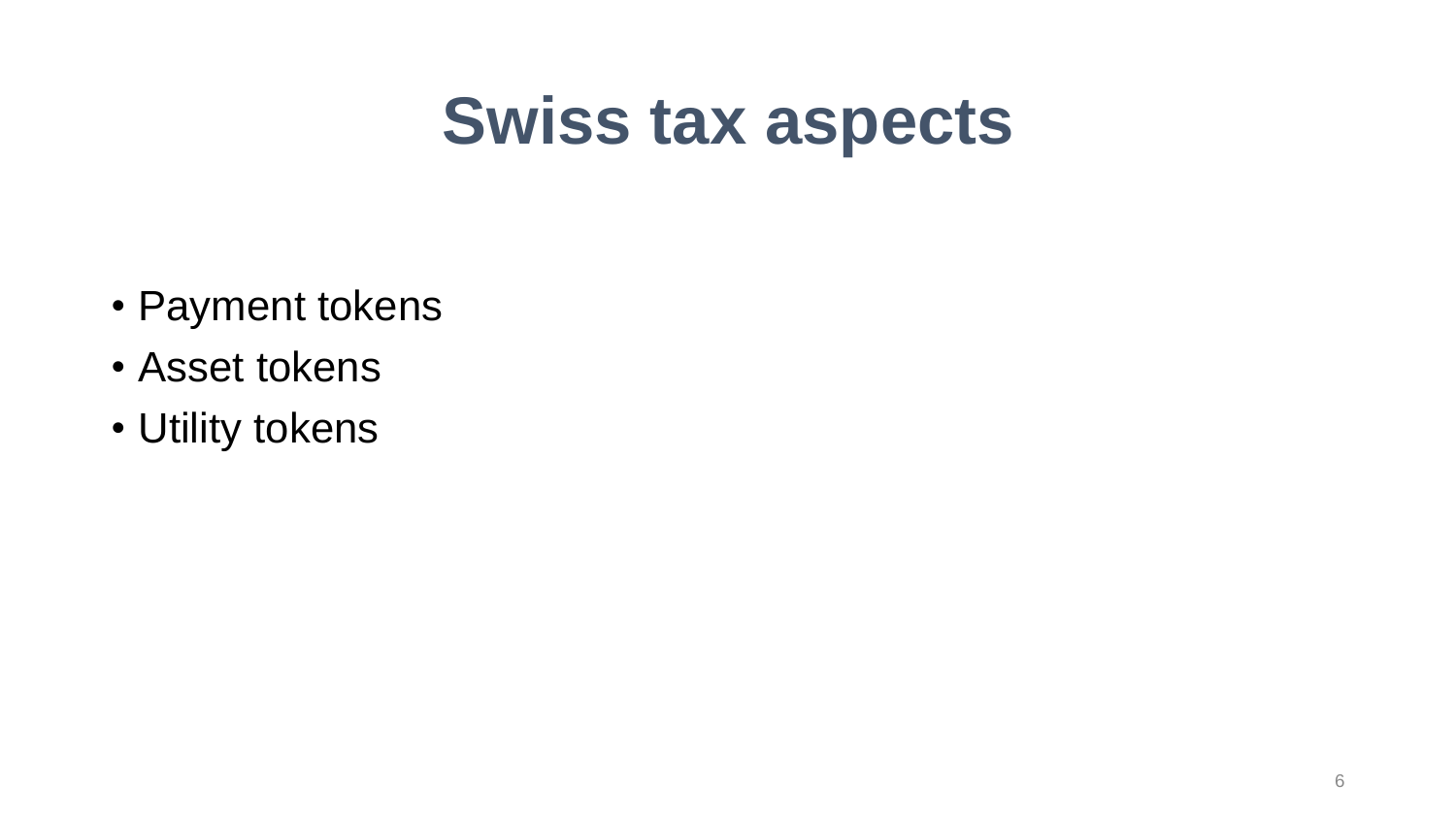### **Swiss tax aspects : payment tokens**

 $\cdot$  Can be used as a means of payment = cryptocurrencies

#### • **Wealth tax**:

- Considered as valuable movable and intangible assets that are part of movable capital
- Thus, subject to wealth tax and must be declared at the market value at the end of the tax period (cf. art. 13 al. 1 and 14 al. 1 LHID)
- Valuation method : Federal Tax Administration publishes the taxable value of the most common cryptocurrencies in its price list. For other cryptocurrencies, the market value of one of the major trading platforms can be used.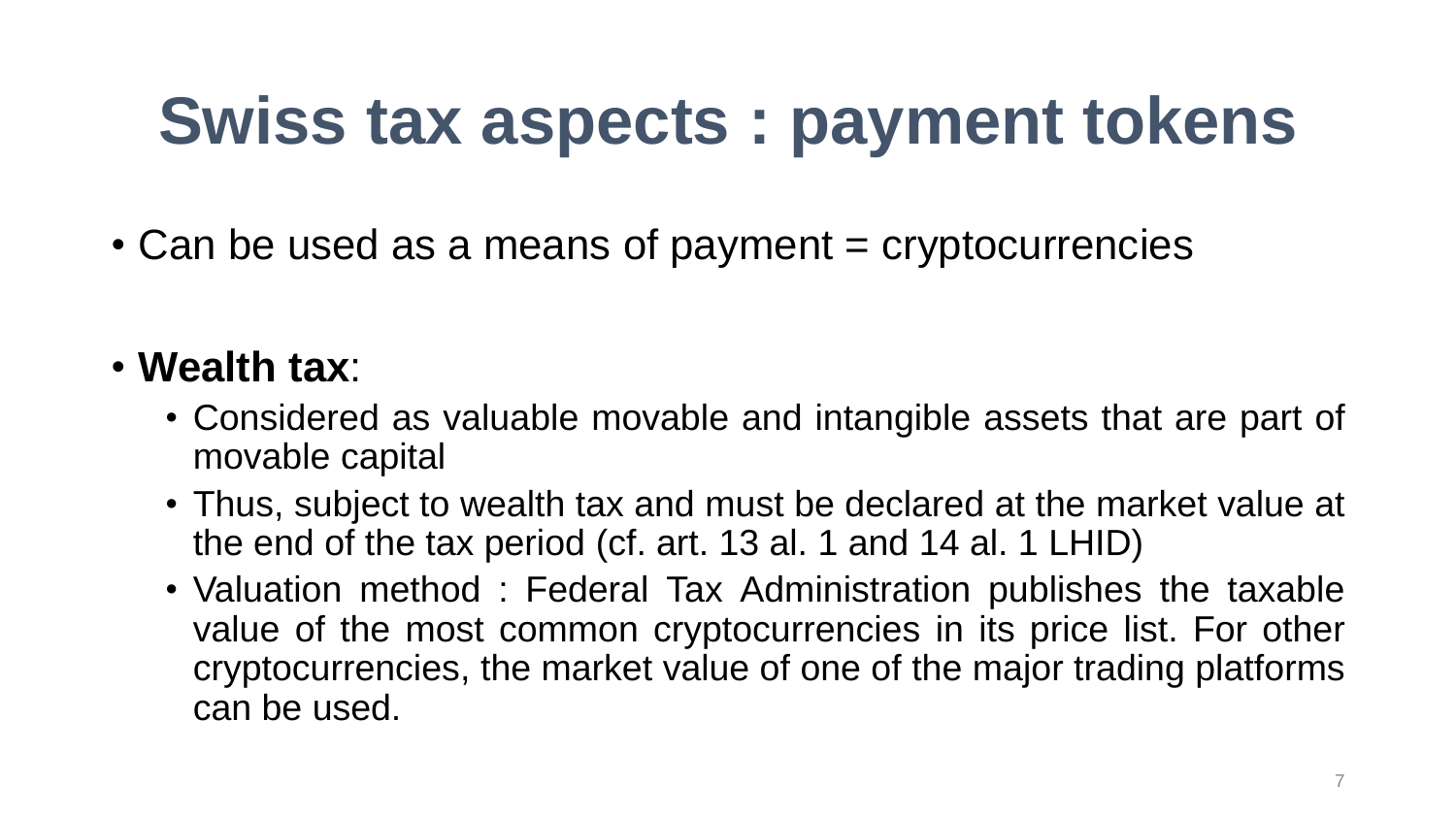## **Swiss tax aspects : payment tokens**

#### • **Income tax:**

- Principle: mere holding of payment tokens does not generate income tax
- If used to pay salaries to employees, taxable as income from a lucrative activity (art. 17 al. 1 LIFD).
	- Amount declared: amount at the time of collection, converted into CHF
- Private wealth of individuals: profits/losses from purchases or sales are non-taxable capital and non-deductible losses (art. 16 al. 3 LIFD)
	- Depending on the type, extent and financing, such activity can be qualified as an independent lucrative activity resulting from the disposal of payment tokens and become subject to income tax (art. 18 al. 2 LIFD).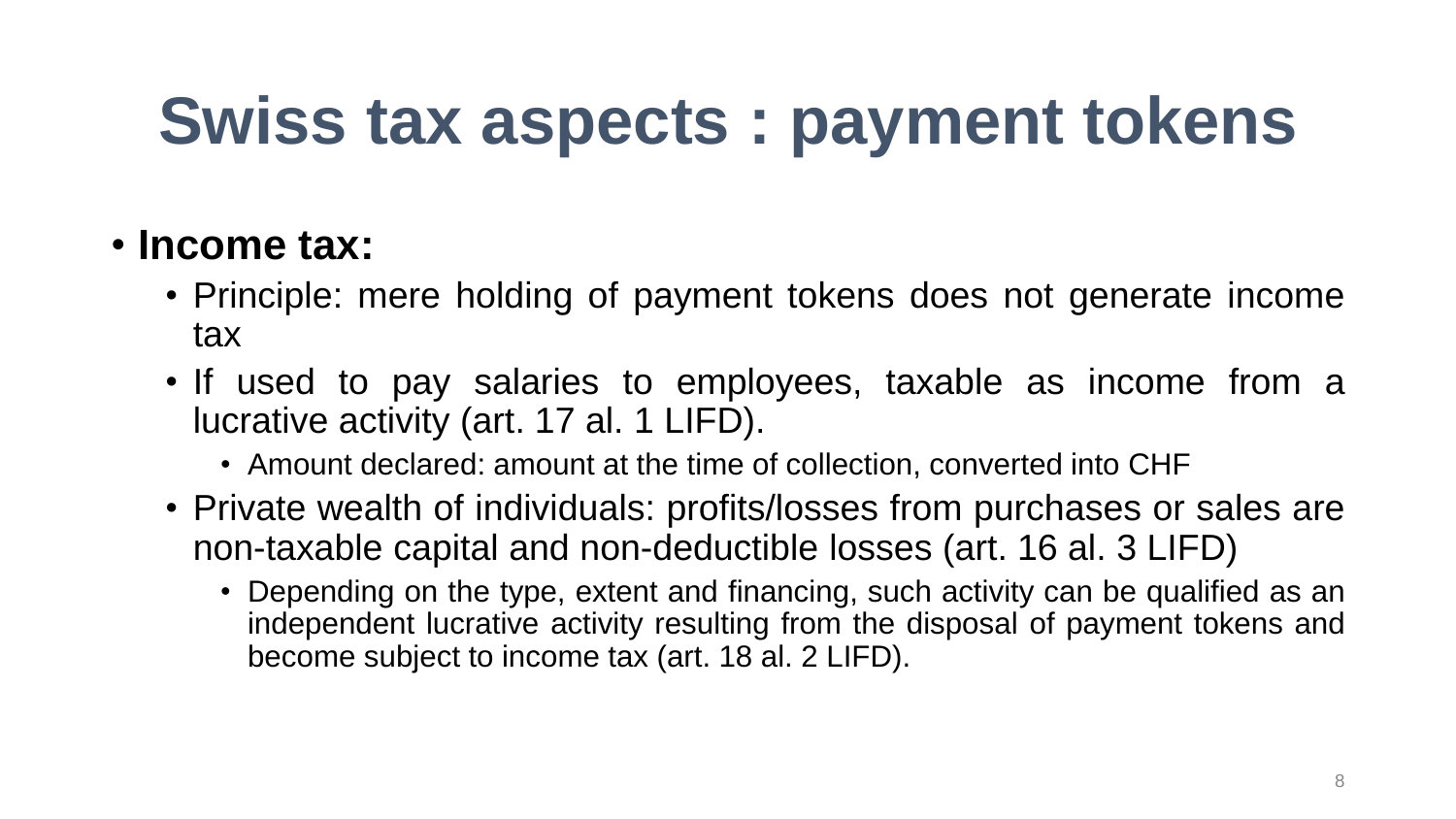### **Swiss tax aspects : payment tokens**

#### • **Withholding tax:**

• Payment tokens are not subject to withholding tax (art. 4 al. 1 LIA *a contrario*)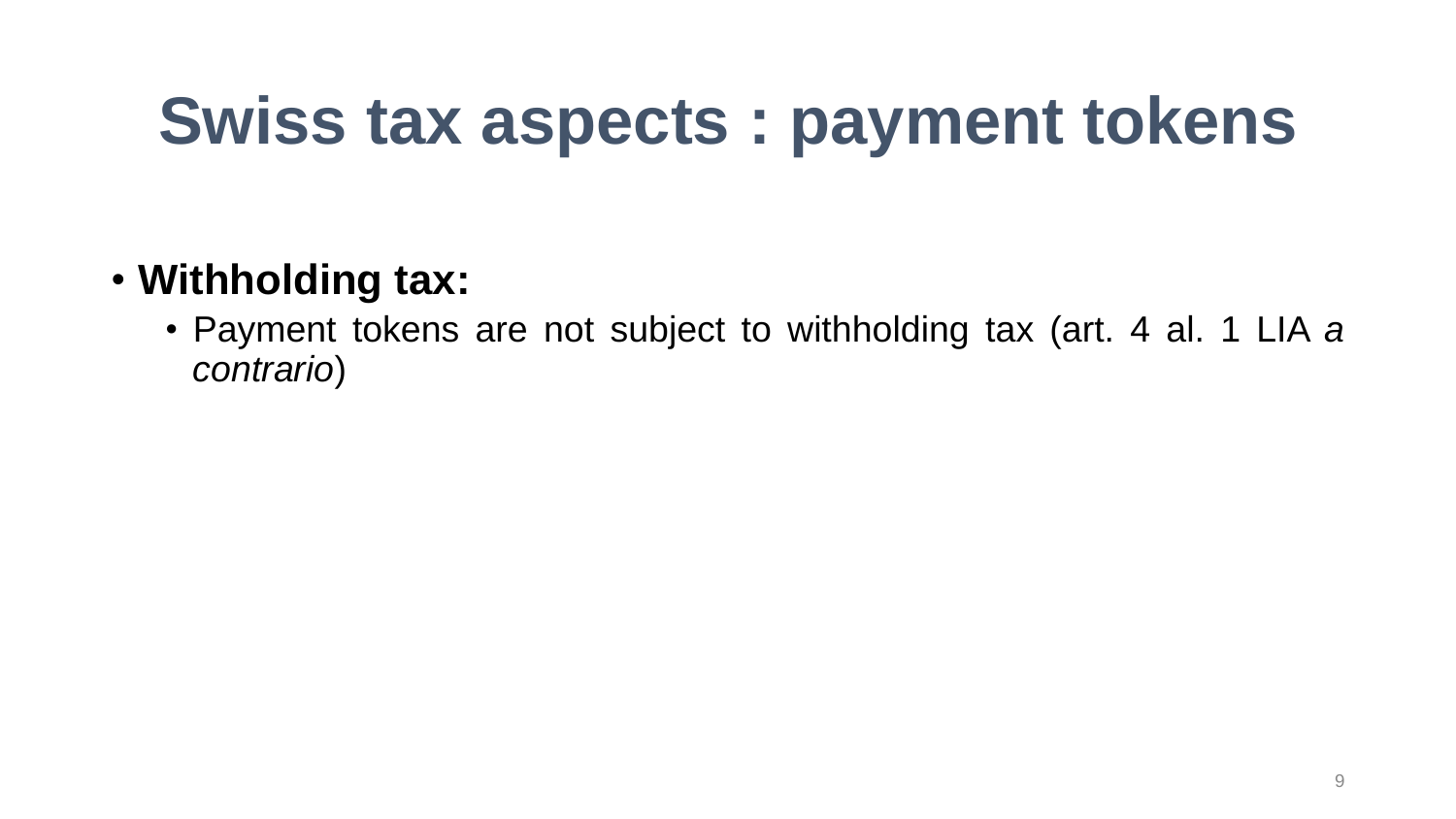### **Swiss tax aspects : asset tokens**

- Incorporate cashable rights against the counterparty/issuer
- Constitute a fixed predetermined participation of the investor to a reference value of the issuer's business
- Tax qualification of asset tokens depends on the nature of the relationship between the investor and the issuer :
	- Each contractual obligation of the issuer to the investor must be examined as to its tax qualification and assessed for each tax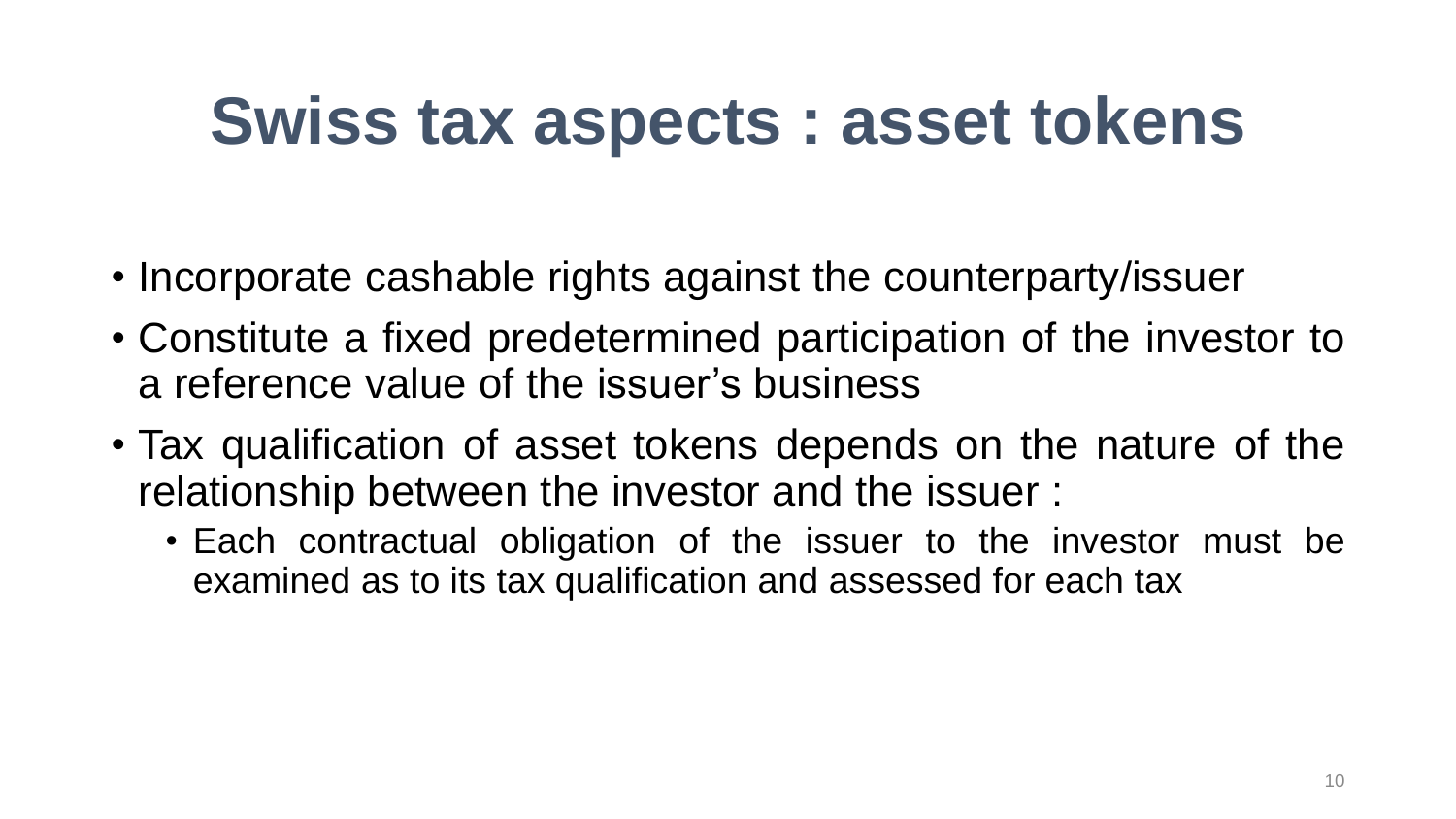### **Swiss tax aspects : asset tokens**

#### **3 categories of asset tokens :**

- Debt asset tokens
	- Formal/factual obligation of the issuer to repay all or most of the investment and possibly to pay the interest
- Contractually based asset tokens
	- Investor entitled to a financial benefit calculated on the basis of a proportional share of a specified reference data in relation to the issuer with profit and/or liquidation result
- Asset tokens with participation rights (equity asset tokens)
	- Right to share in the profits governed by the statutes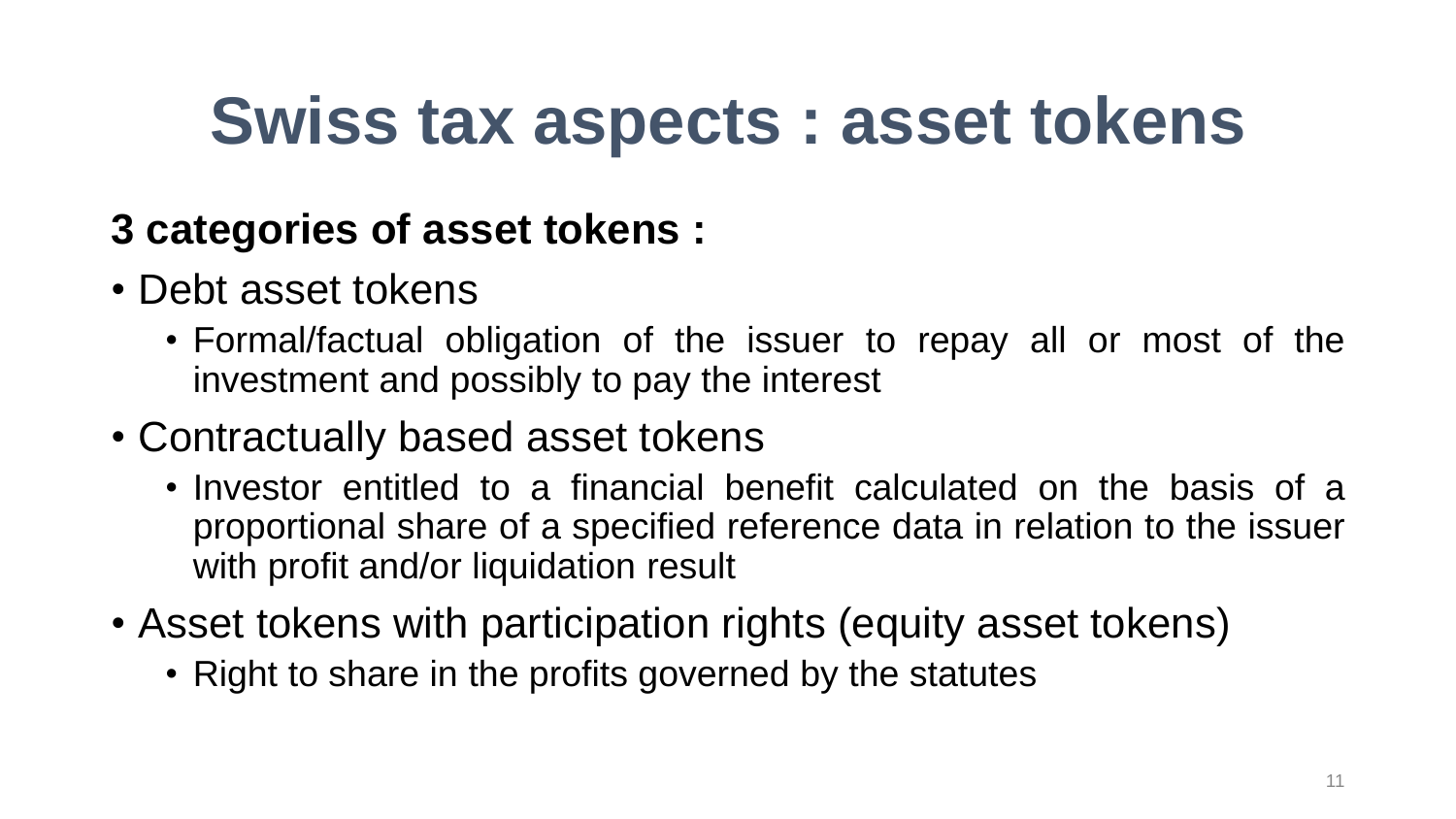### **Swiss tax aspects : debt asset tokens**

- From a tax standpoint, considered as debt securities
- Tax treatment at issuer level:
- **Profit tax:**
	- Do not qualify as taxable income
- **Withholding tax:**
	- Bond interests subject to WHT (art. 4 al. 1 let. a LIA)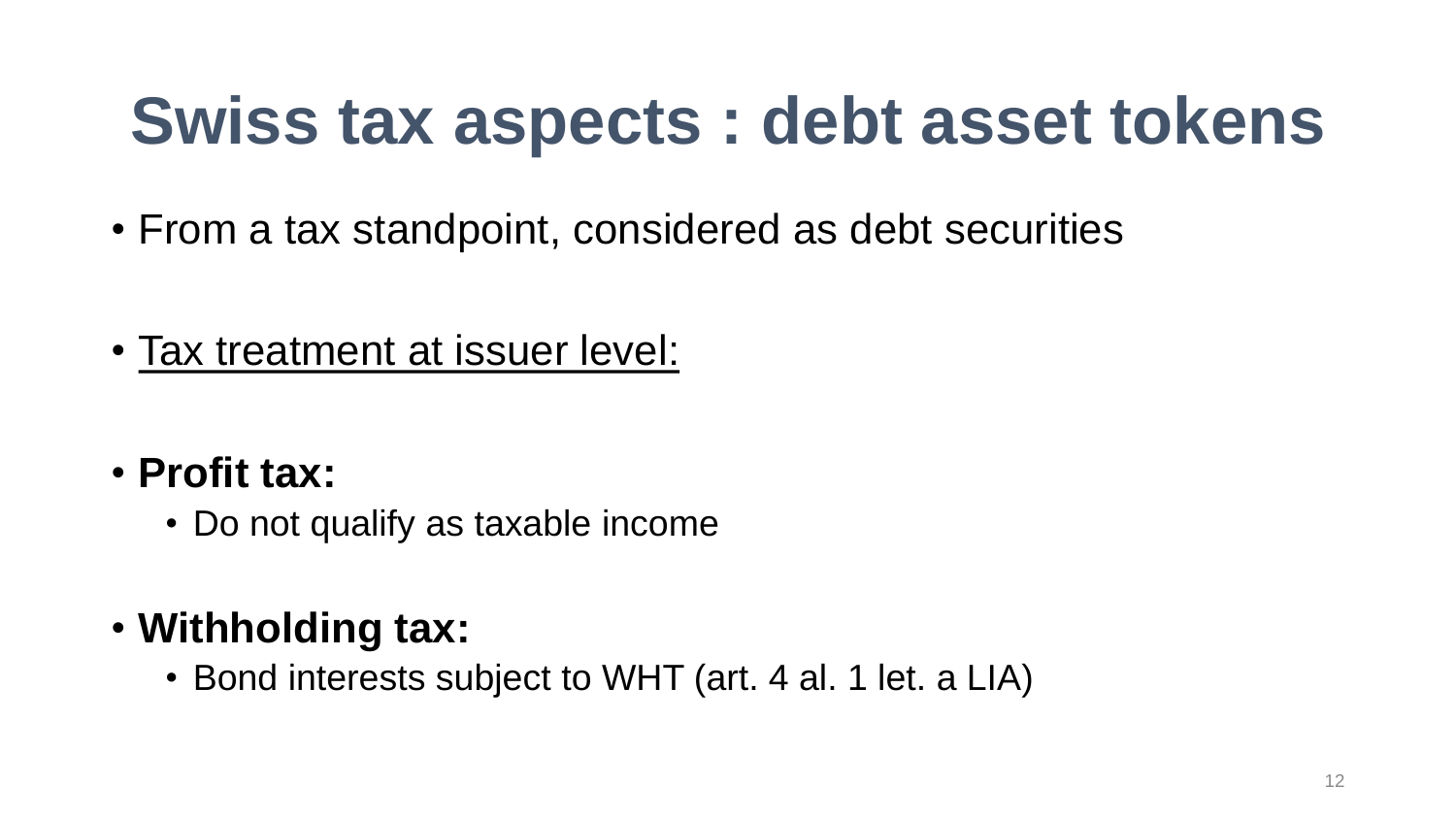### **Swiss tax aspects : debt asset tokens**

- Tax treatment at investor level:
- **Wealth tax:**
	- Subject to cantonal wealth tax (art. 13 al. 1 and 14 al. 1 LHID)

#### • **Withholding tax:**

• Bond interests subject to WHT (art. 4 al. 1 let. a LIA)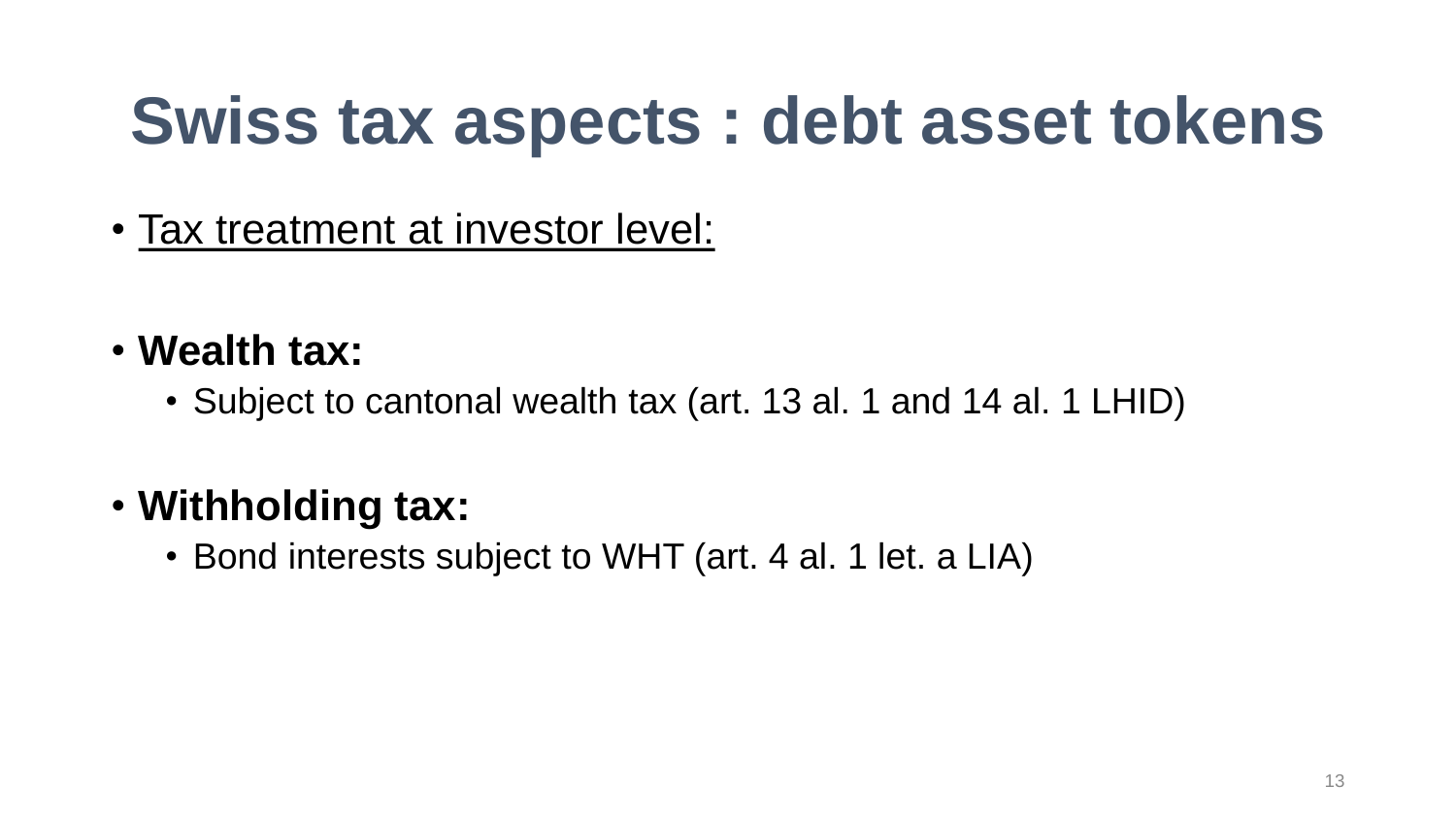### **Swiss tax aspects : debt asset tokens**

#### • **Income tax:**

- Interests subject to income tax at the moment of its realization (art. 20 al. 1 LIFD and art. 7 al. 1 LHID)
- If used to pay salaries to employees, taxable as income from a lucrative activity (art. 17 al. 1 LIFD).
	- Amount declared: amount at the time of collection, converted into CHF
- Private wealth of individuals: profits/losses from purchases or sales are non-taxable capital and non-deductible losses (art. 16 al. 3 LIFD)
	- Depending on the type, extent and financing, such activity can be qualified as an independent lucrative activity resulting from the disposal of foreign capital tokens and become subject to income tax (art. 18 al. 2 LIFD) and losses deductible.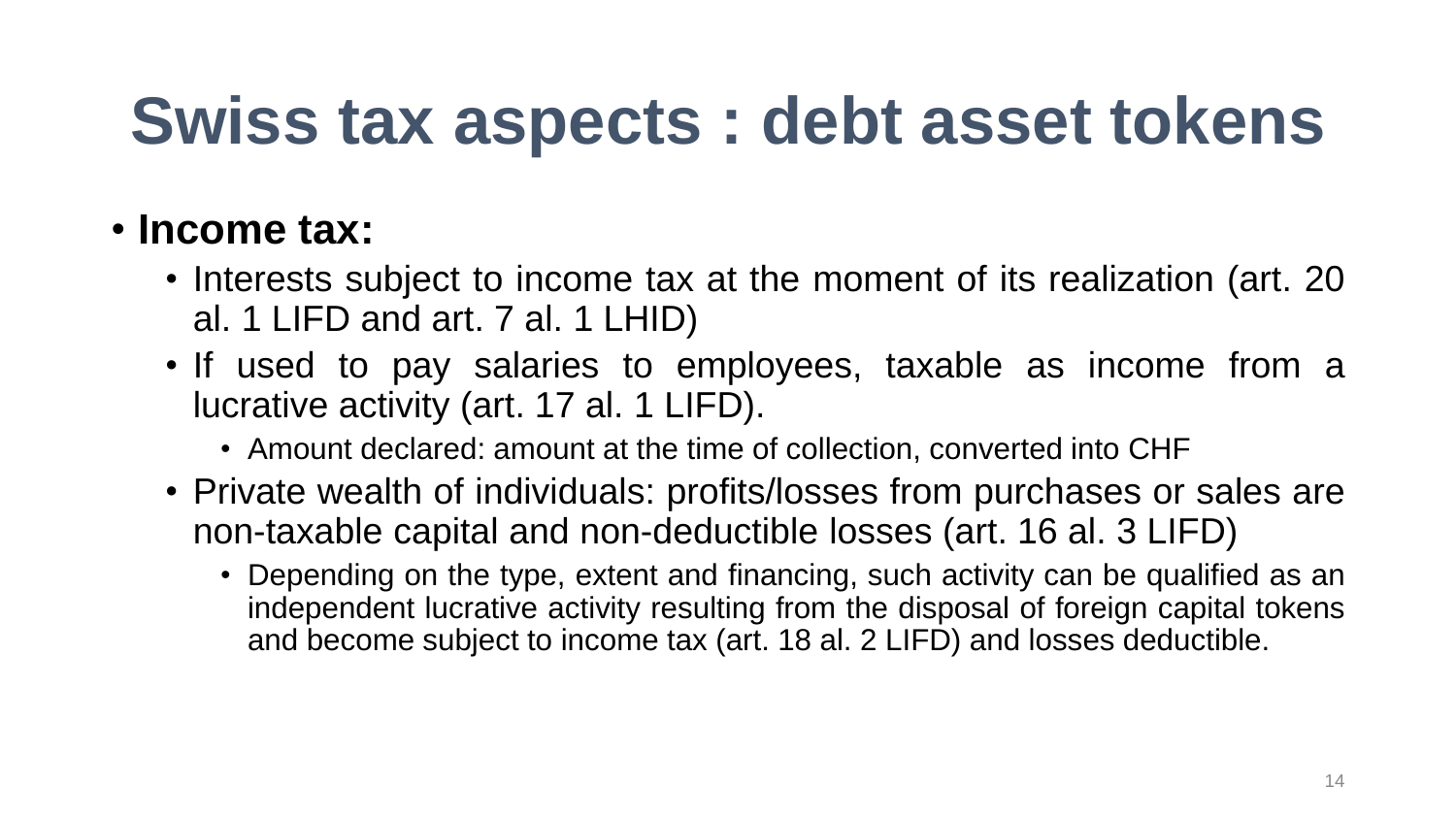- Issued as part of a collective capital raising
- Investor's right to an annual payment independent of whether the issuer pays a dividend to shareholders
- Swiss tax standpoint:
	- Contractually based asset tokens considered as derivative financial instruments sui generis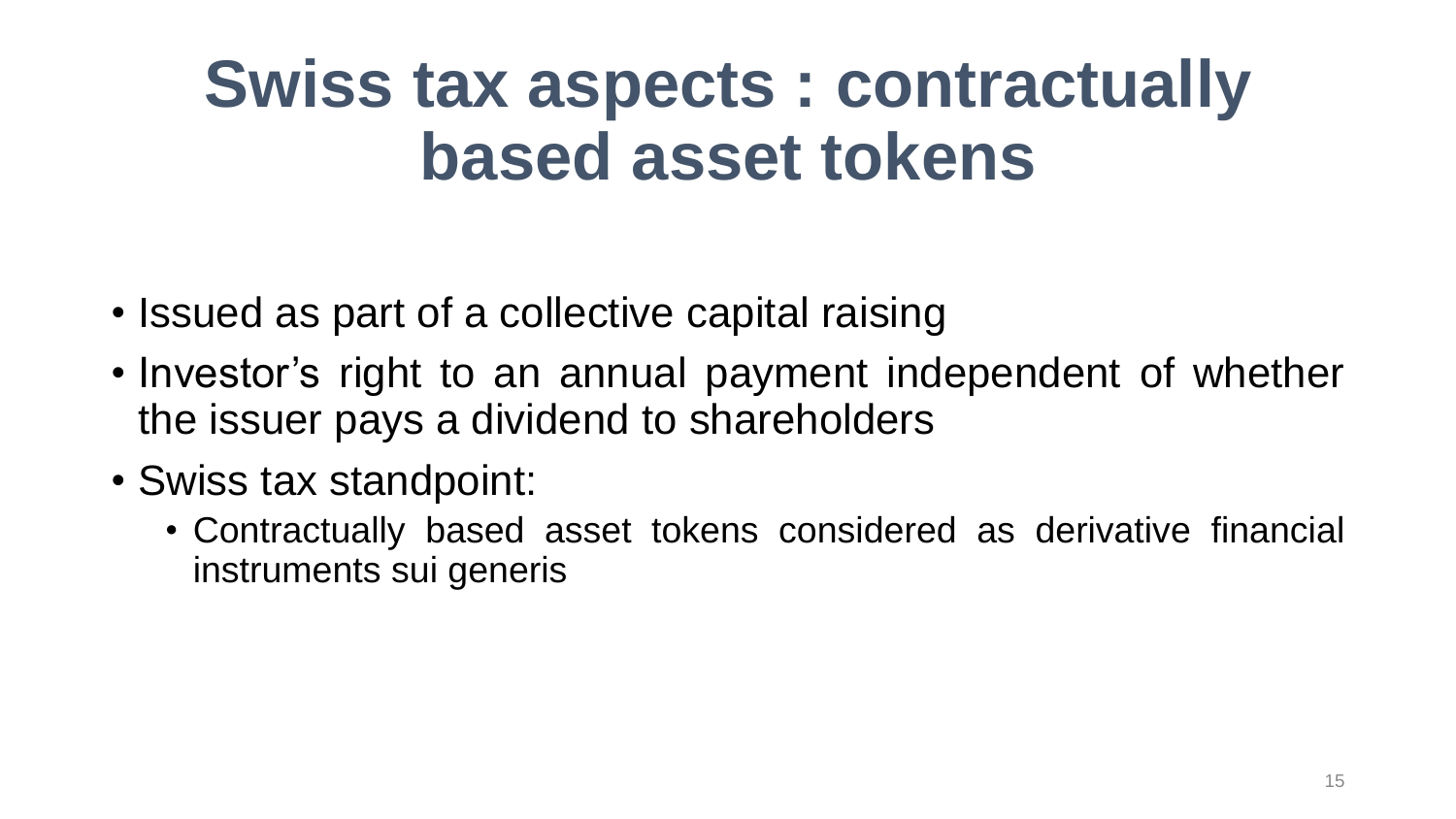- Tax treatment at issuer level:
- **Profit tax:**
	- To be recorded as income and taxable at the time of issuance
	- Related payments/expenses considered as justified expenses and thus tax deductible (art. 58 al. 1 LIFD and art. 25 LHID)

#### • **Withholding tax:**

- Not subject to WHT (art. 4 al. 1 LIA a contrario)
- 2 exceptions:
	- If, at the time of maturity, shareholders and relatives hold a max. of 50% of the asset tokens
	- If share of profit participation fixed in such a way that payment to token holders doesn't exceed 50%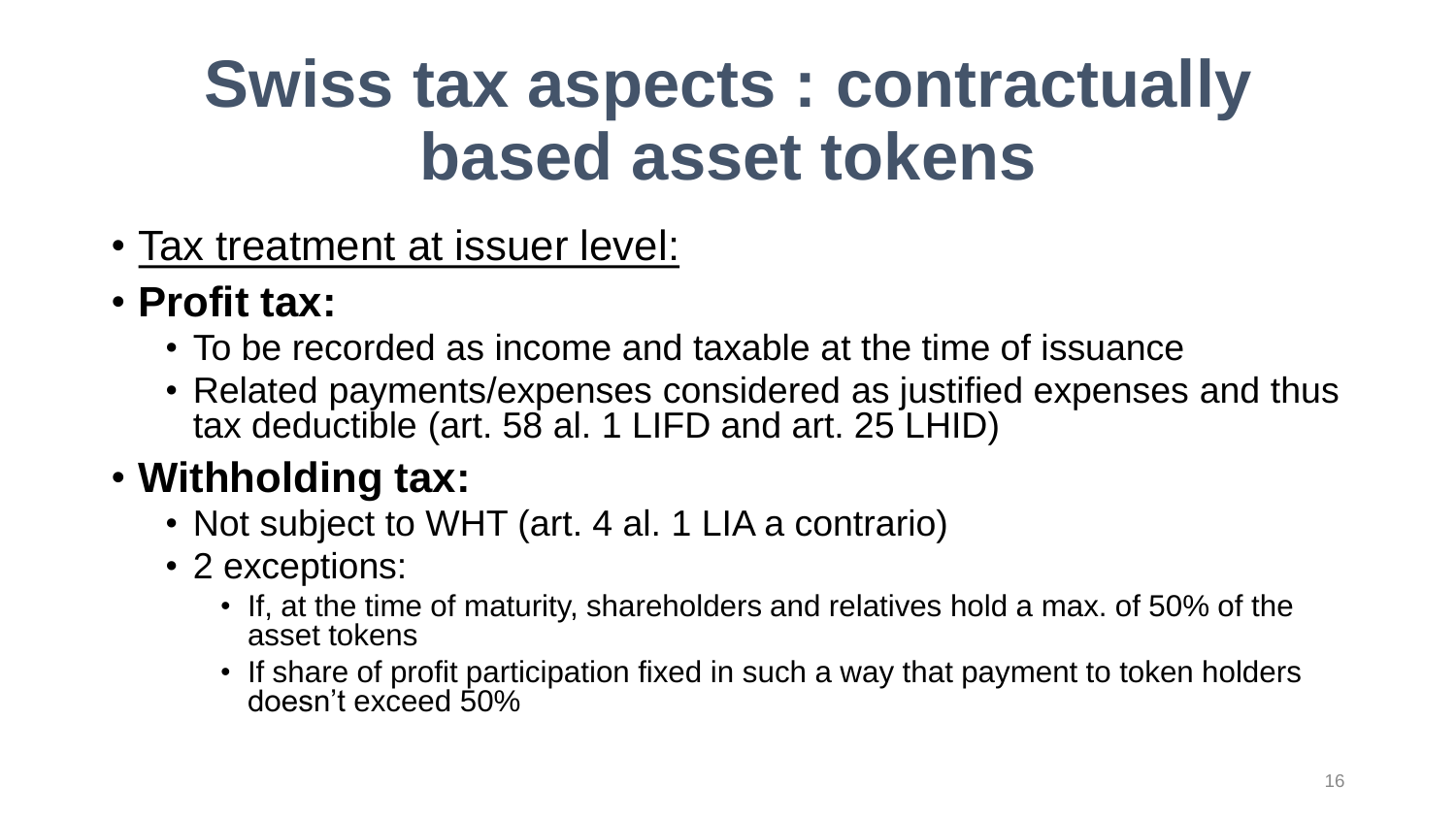- Tax treatment at investor level:
- **Wealth tax:**
	- Subject to wealth tax (art. 13 LHID)

#### • **Withholding tax:**.

• Not subject to WHT (art. 4 al. 1 LIA a contrario)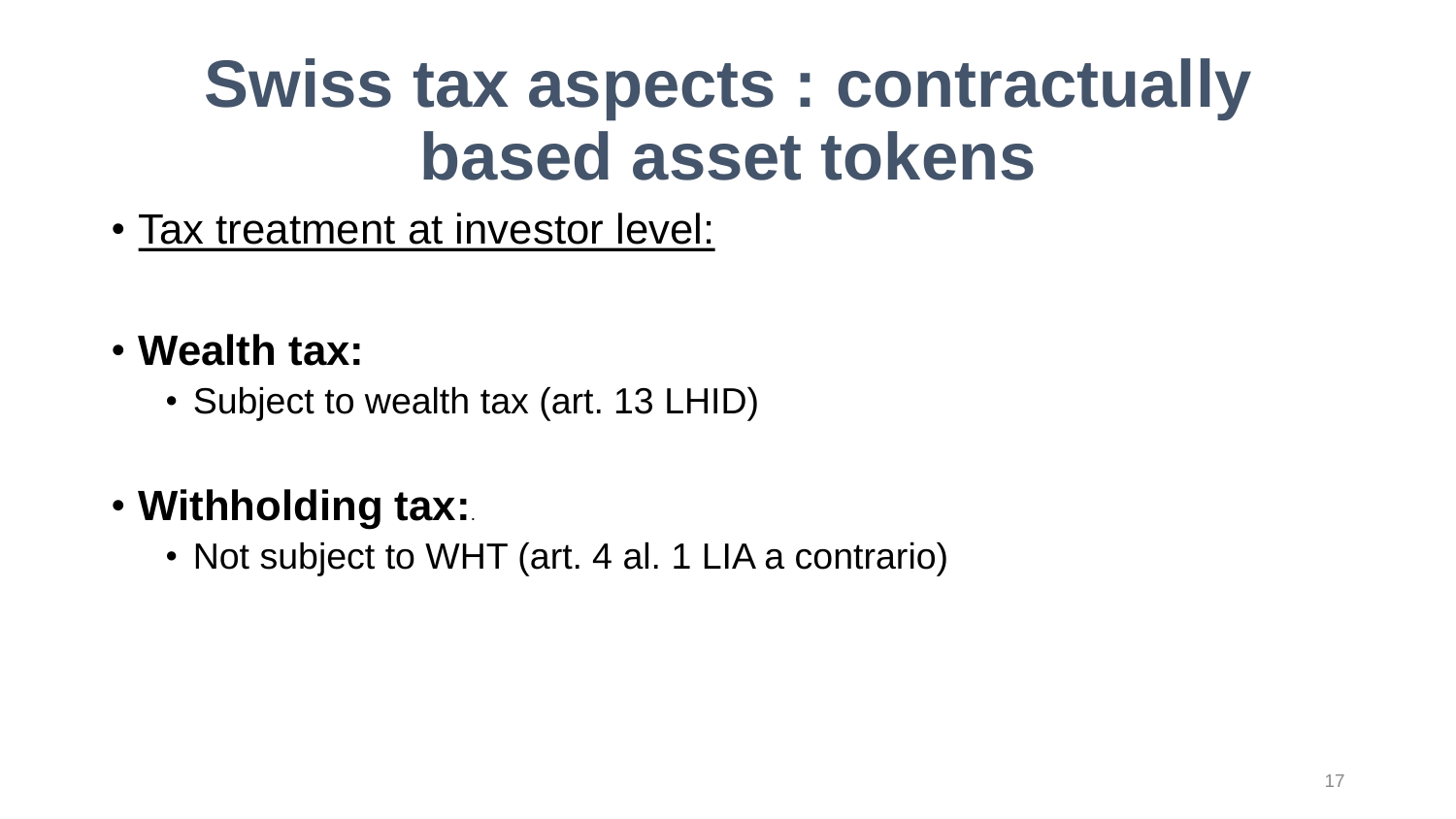#### • **Income tax:**

- Payments considered as income from movable capital and thus subject to income tax (art. 20 al. 1 LIFD and art. 7 al. 1 LHID)
- If used to pay salaries to employees, taxable as income from a lucrative activity (art. 17 al. 1 LIFD).
	- Amount declared: amount at the time of collection, converted into CHF
- Private wealth of individuals: profits/losses from purchases or sales are non-taxable capital and non-deductible losses (art. 16 al. 3 LIFD)
	- Depending on the type, extent and financing, such activity can be qualified as an independent lucrative activity resulting from the disposal of contractually based tokens and become subject to income tax (art. 18 al. 2 LIFD).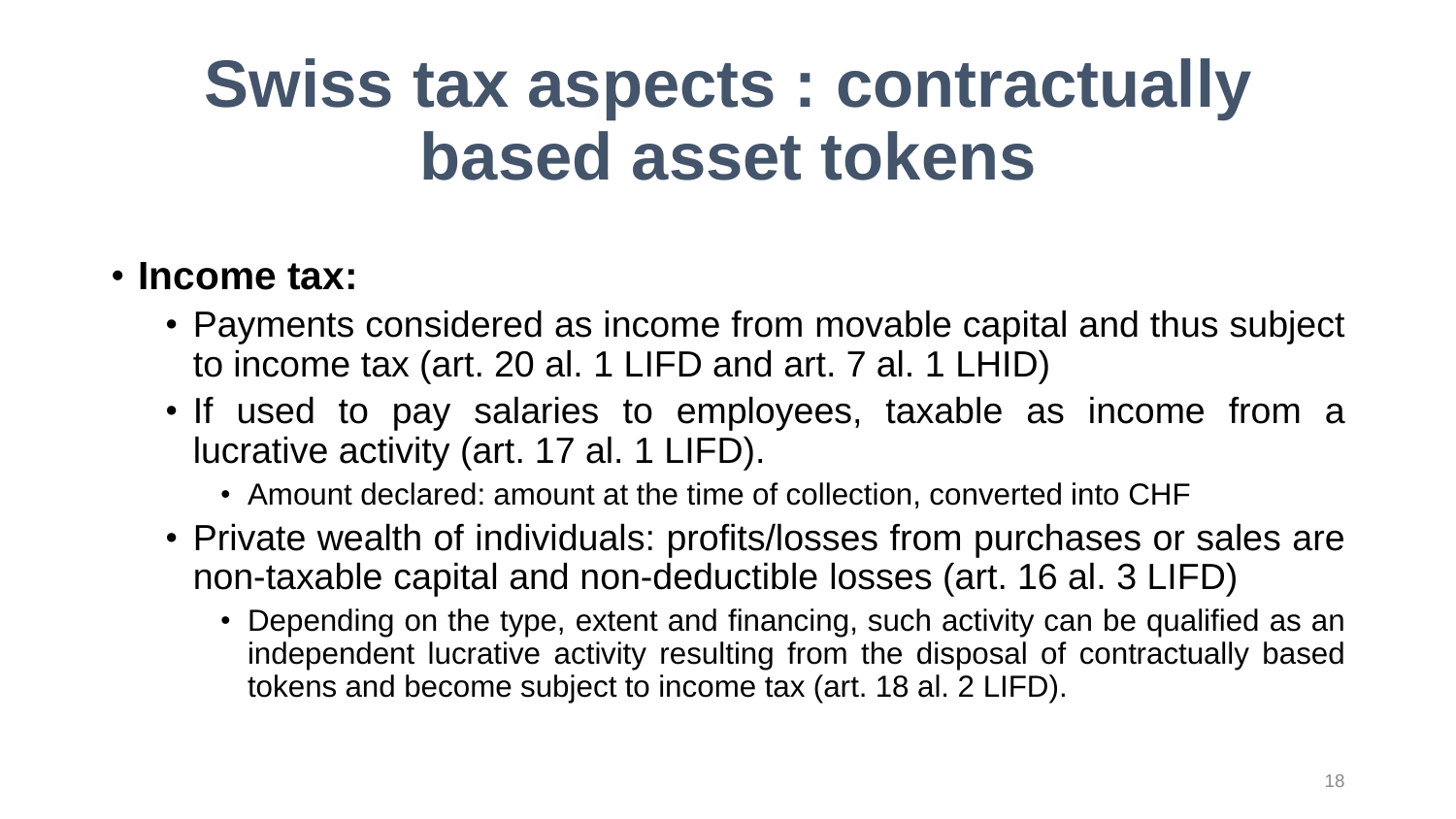### **Swiss tax aspects : asset tokens with participations rights (equity asset tokens)**

- Tax treatment at issuer level:
- **Profit tax:**
	- Constitute capital contributions, thus not subject to profit tax

#### • **Withholding tax:**

- Earnings subject to WHT
- Corresponding payments subject to WHT as dividends

#### • **Stamp duty:**

• Issuance subject to stamp duty (art. 5 al. 1 let. a LT)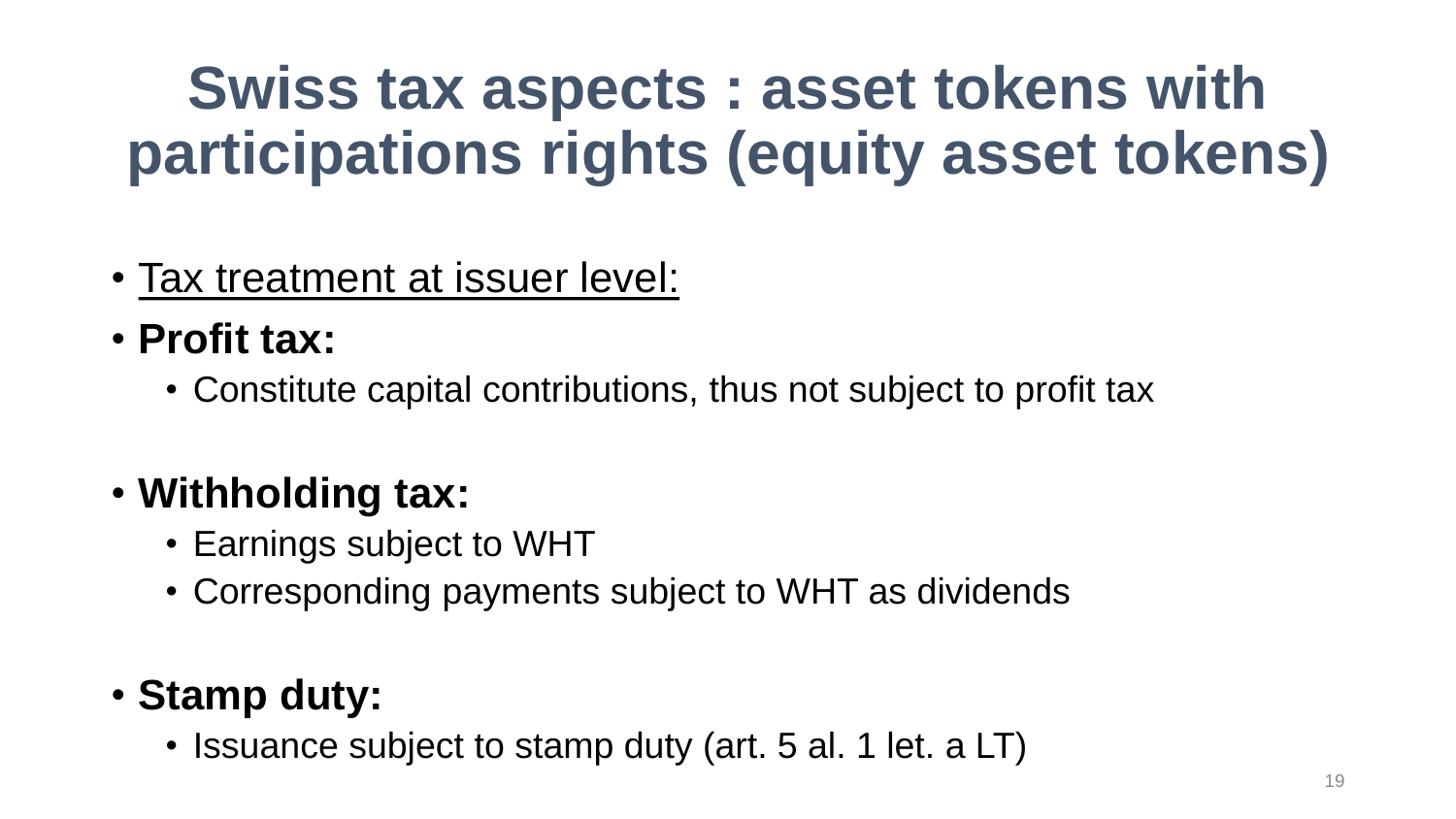### **Swiss tax aspects : asset tokens with participations rights**

- Tax treatment at investor level:
- **Wealth tax:**
	- Subject to wealth tax
- **Withholding tax:**
	- Subjet to WHT (art. 4 al. 1 let. b LIA)
- **Stamp duty:**
	- Subject to transfer stamp duty if legal relationship transferred in accordance with art. 13 al. 2 let. a ch. 2 LT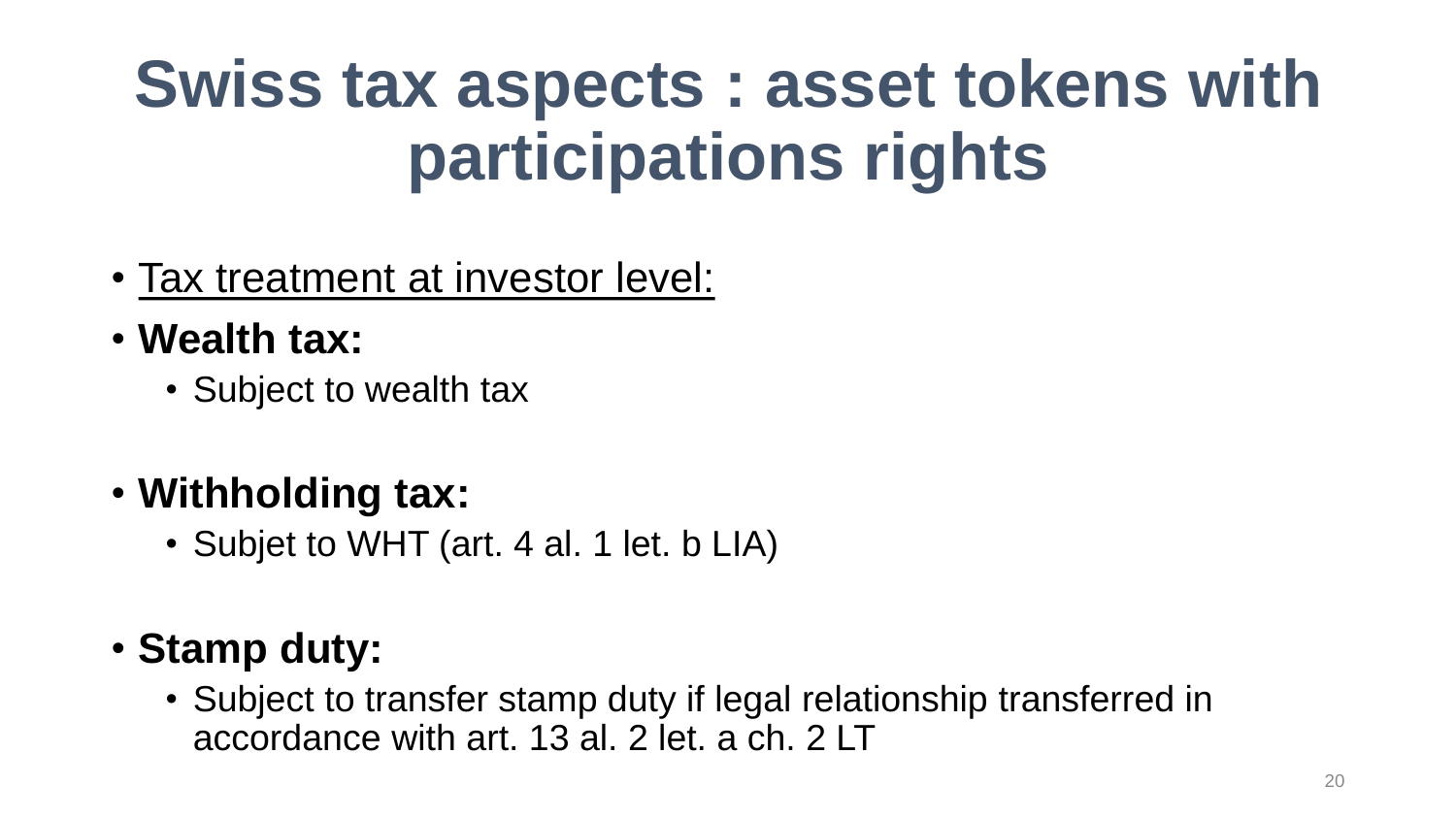### **Swiss tax aspects : asset tokens with participations rights**

#### • **Income tax:**

- Dividends considered as income from movable capital and thus subject to income tax (art. 20 al. 1 let. a LIFD and art. 7 al. 1 LHID)
- If used to pay salaries to employees, taxable as income from a lucrative activity (art. 17 al. 1 LIFD).
	- Amount declared: amount at the time of collection, converted into CHF
- Private wealth of individuals: profits/losses from purchases or sales are non-taxable capital and non-deductible losses (art. 16 al. 3 LIFD)
	- Depending on the type, extent and financing, such activity can be qualified as an independent lucrative activity resulting from the disposal of asset tokens with disposal rights and become subject to income tax (art. 18 al. 2 LIFD).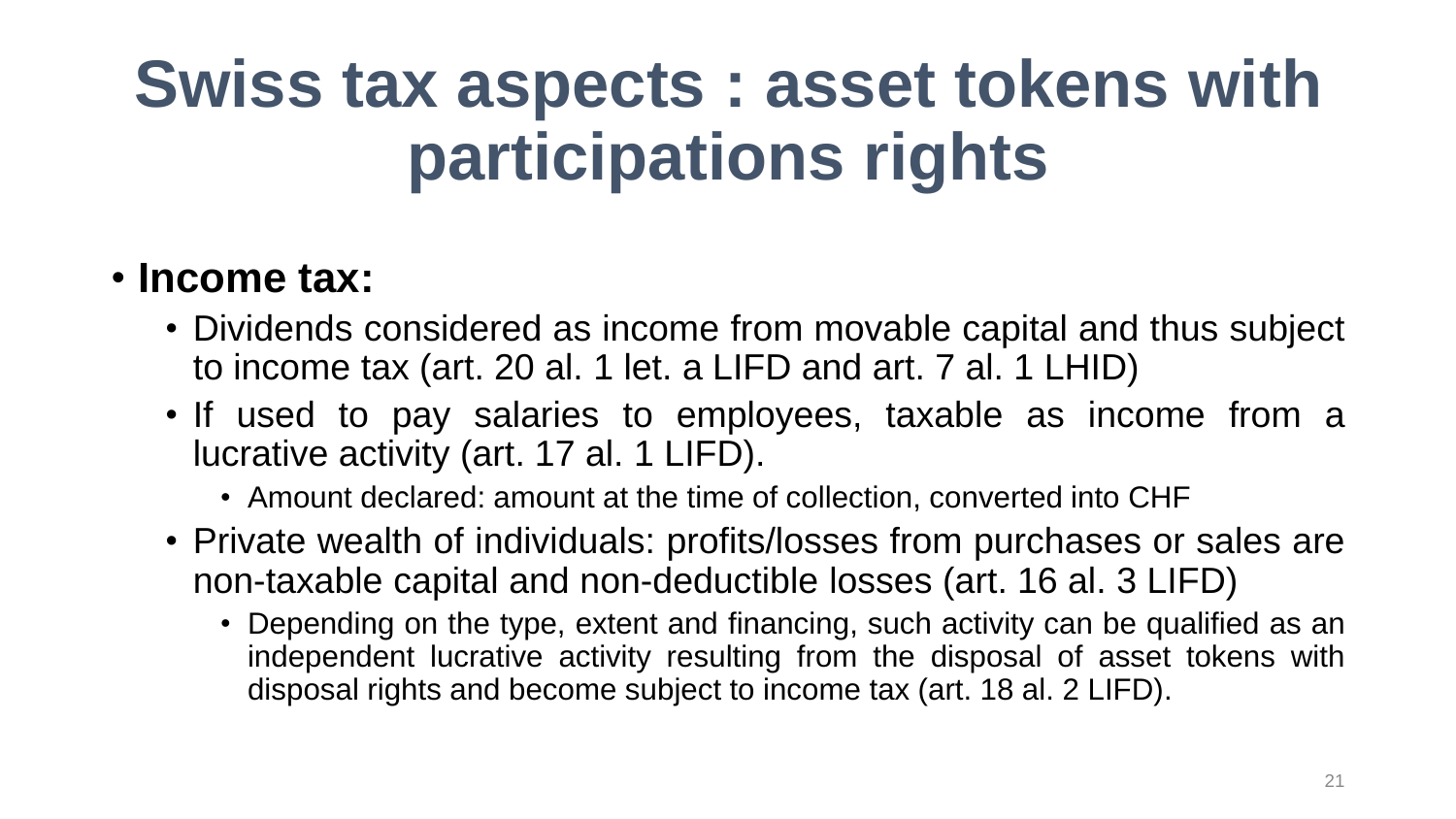- Utility tokens give the investor the right to use digital services, available in most cases on a decentralized platform
- Its tax qualification largely depends on the nature of the relationship between the investor and the issuer
	- All contractual obligations of the issuer towards the investor must be examined as to their tax qualification and assessed separately for each tax
- Issued within the context of a collective capital raising, without (digital) participation rights in the form of shares or participation or profit sharing certificates being issued
- Considered as a mandate relationship (art. 394ss CO)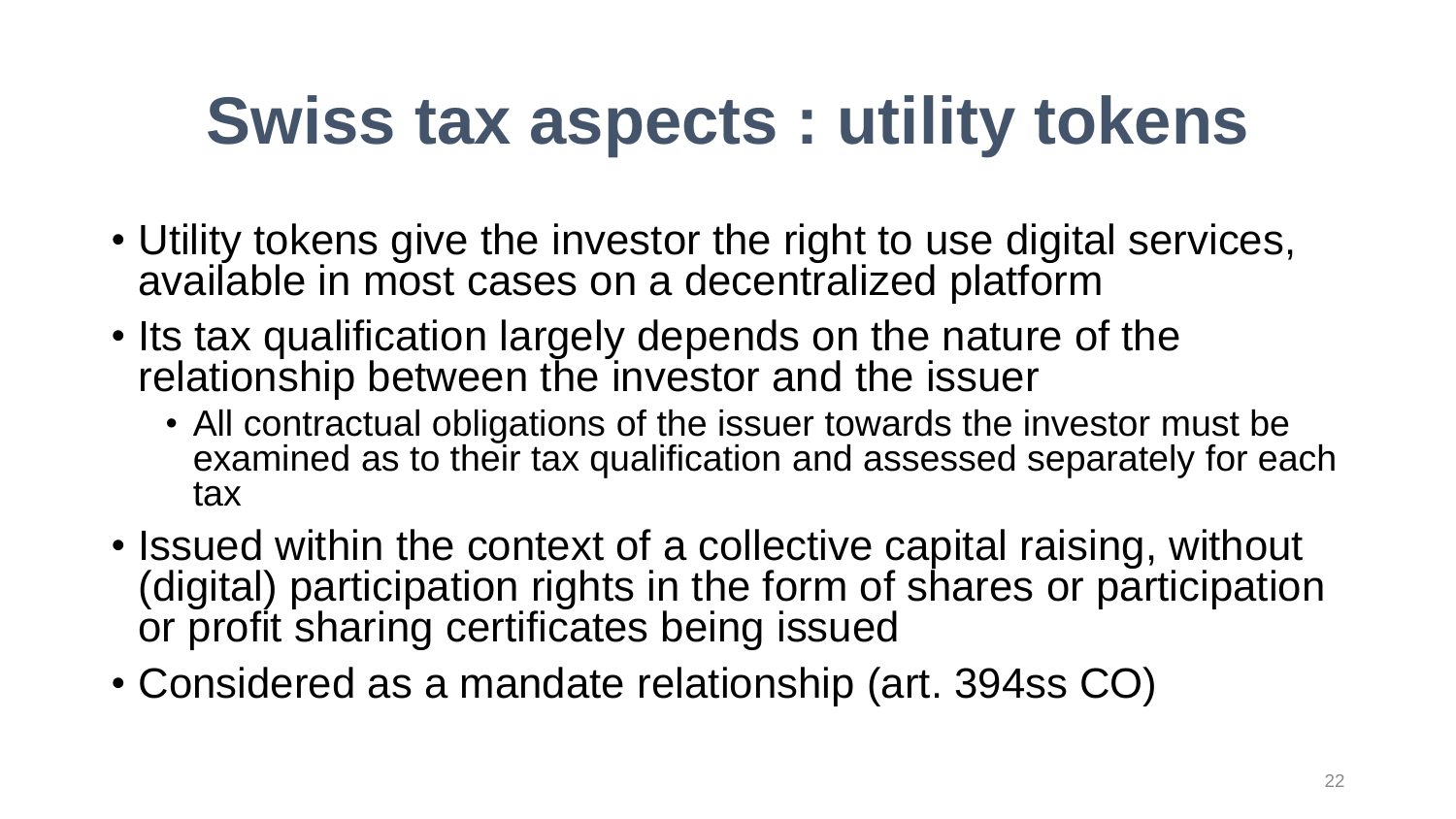- Tax treatment at issuer level:
- **Profit tax:**
	- Constitute taxable income and must be recorded as income at the time of issue in the income statement
	- Also possible : tokens recorded as liabilities or advances without the right to payment. At the end of the fiscal period, the account is partially dissolved up to the amount of the accrued costs, including a possible profit margin which must be shown independently of the accounting method

#### • **Withholding tax:**

• Not subject to WHT (art. 4 al. 1 LIA)

#### • **Stamp duty:**

• Issuance of utility tokens is not subject to stamp duty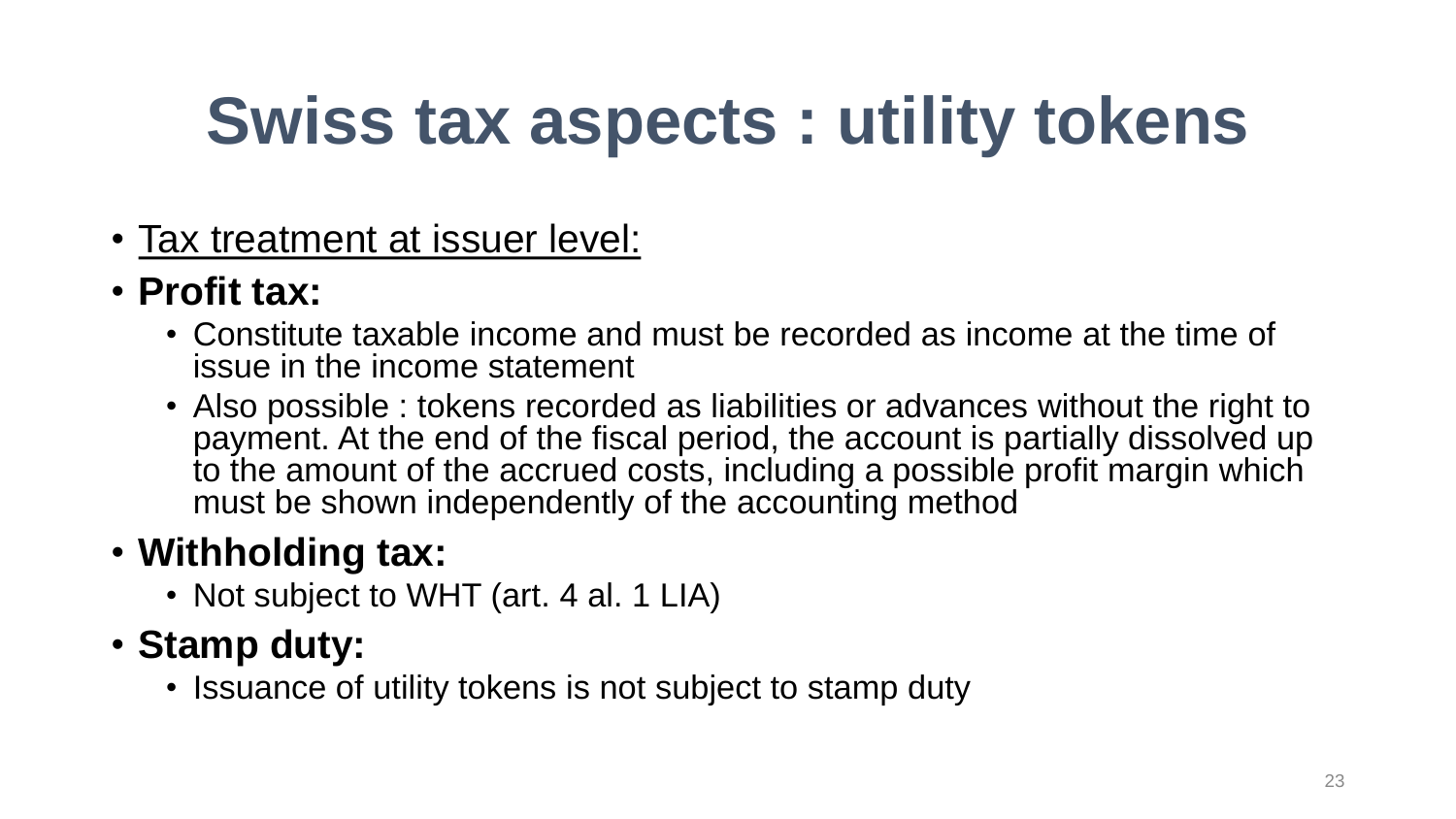- Tax treatment at investor level:
- **Wealth tax:**
	- From a tax standpoint : utility tokens considered as movable capital subject to cantonal wealth tax (art. 13 al. 1 and art. 14 al. 1 LHID)

#### • **Withholding tax:**

• Not subject to WHT (art. 4 al. 1 LIA a contrario)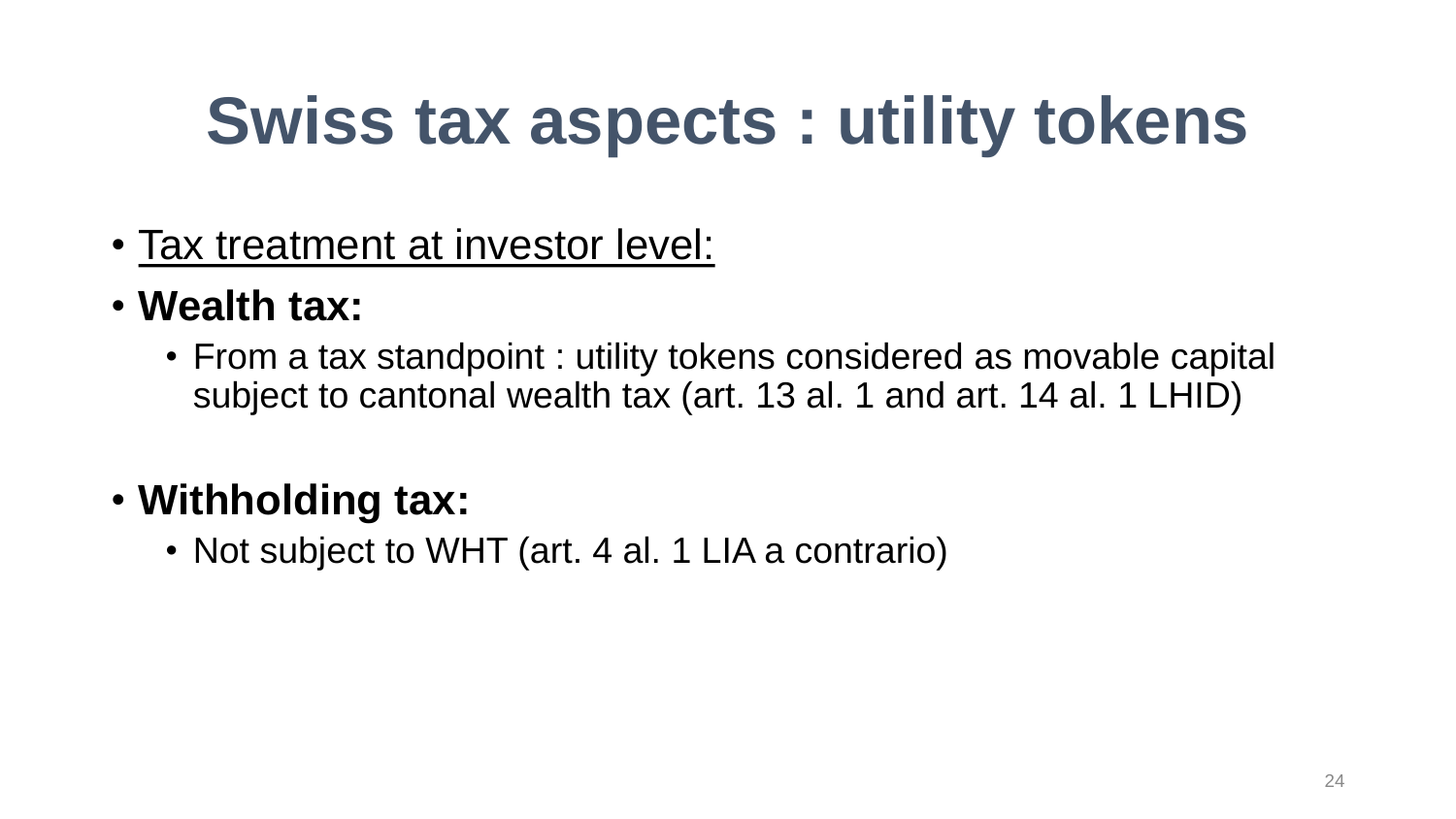#### • **Income tax:**

- Absence of payments from the issuer to investor : no impact on the taxation income (art. 20 al. 1 let. a LIFD and art. 7 al. 1 LHID a contrario)
- If used to pay salaries to employees, taxable as income from a lucrative activity (art. 17 al. 1 LIFD)
	- Amount declared : amount at the time of collection, converted into CHF
- Not considered as employee shareholdings (art. 17b al. 1 LIFD and art. 17a al. 2 LIFD)
- Private wealth of individuals: profits/losses from purchases or sales are nontaxable capital and non-deductible losses (art. 16 al. 3 LIFD)
	- Depending on the type, extent and financing, such activity can be qualified as an independent lucrative activity resulting from the disposal of contractually based tokens and become subject to income tax (art. 18 al. 2 LIFD).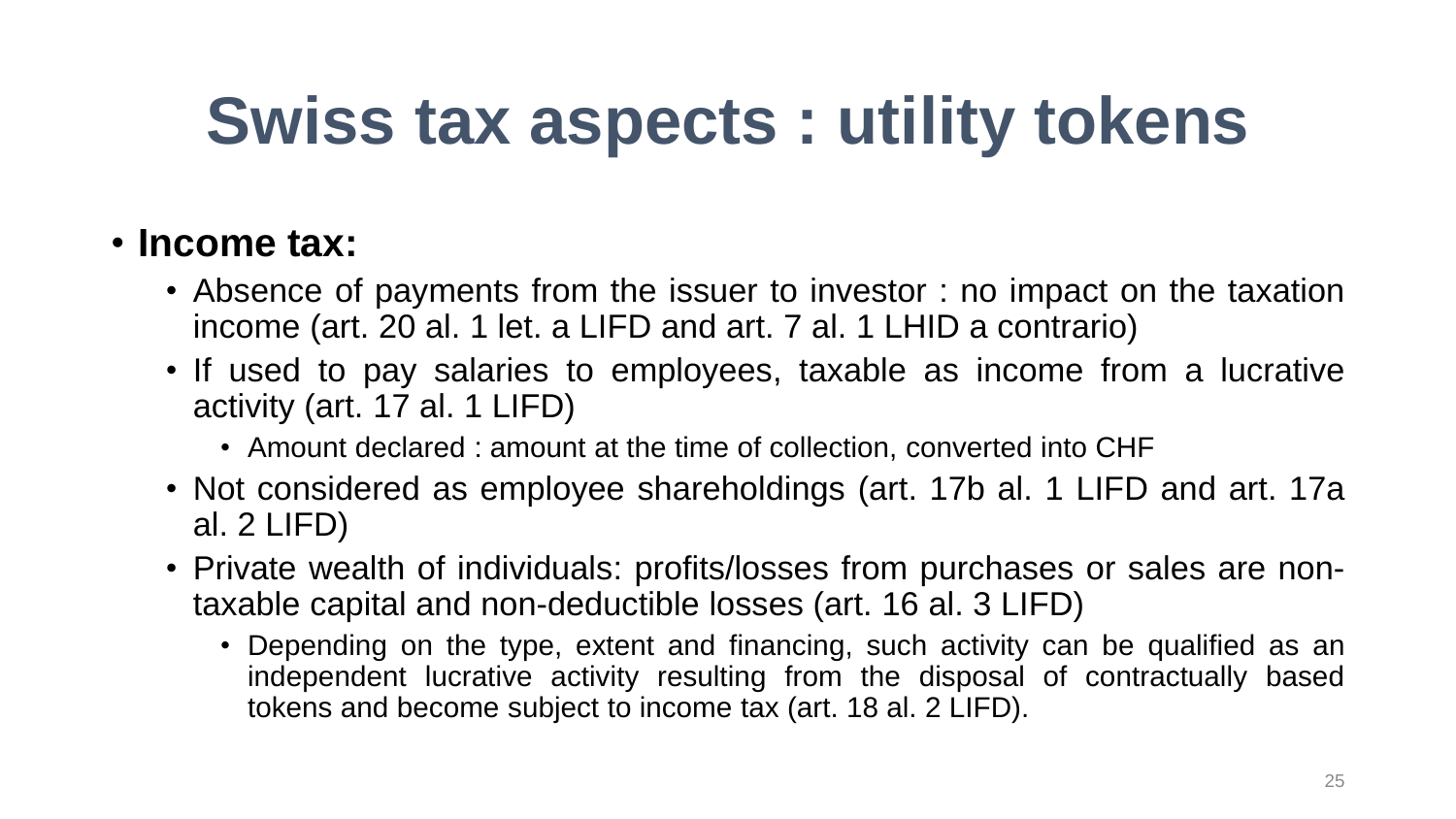# **Staking**

- Staking is a process that allows to reap rewards while locking in certain cryptocurrencies via a consensus system called "Proof of Stake".
- In exchange for blocking cryptocurrencies and providing services to the blockchain, cryptocurrencies owners receive new coins – sort of interest.
- Only possible for certain cryptocurrencies : e.g. Tezos, Ethereum 2, Dash, but NOT bitcoin
- $\cdot \rightarrow$  Staking is a way to fructify certain cryptocurrencies and generate income from them.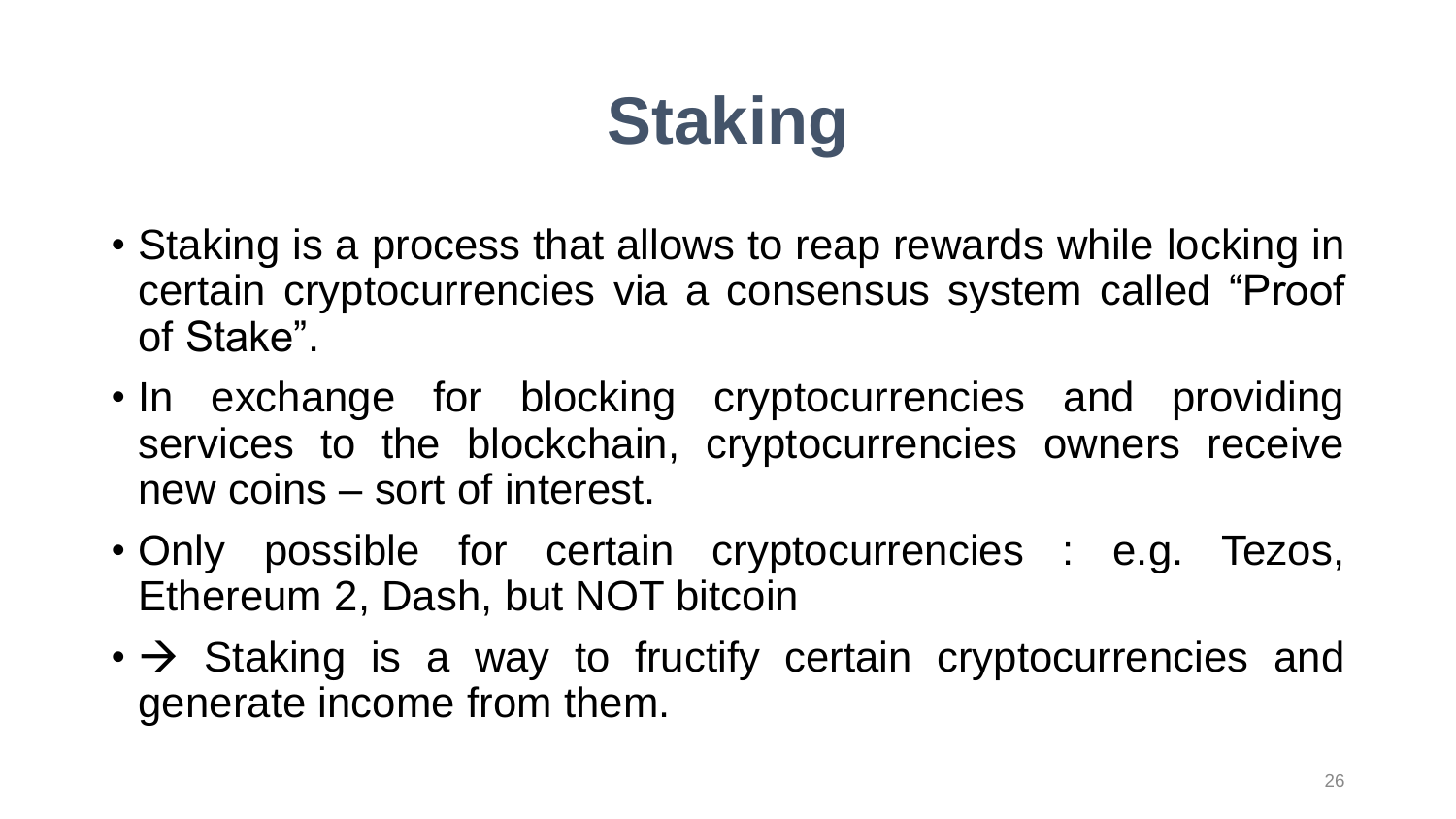# **Staking**





Crypto investors stake holdings by simply leaving them in their crypto wallet The network uses holdings to forge new blocks on the blockchain



Info is "written" into the new block & the investor's holdings are used to validate it



The network rewards the staker for allowing their holdings to be used as validators

Source : [sofi.com](https://www.sofi.com/learn/content/crypto-staking/)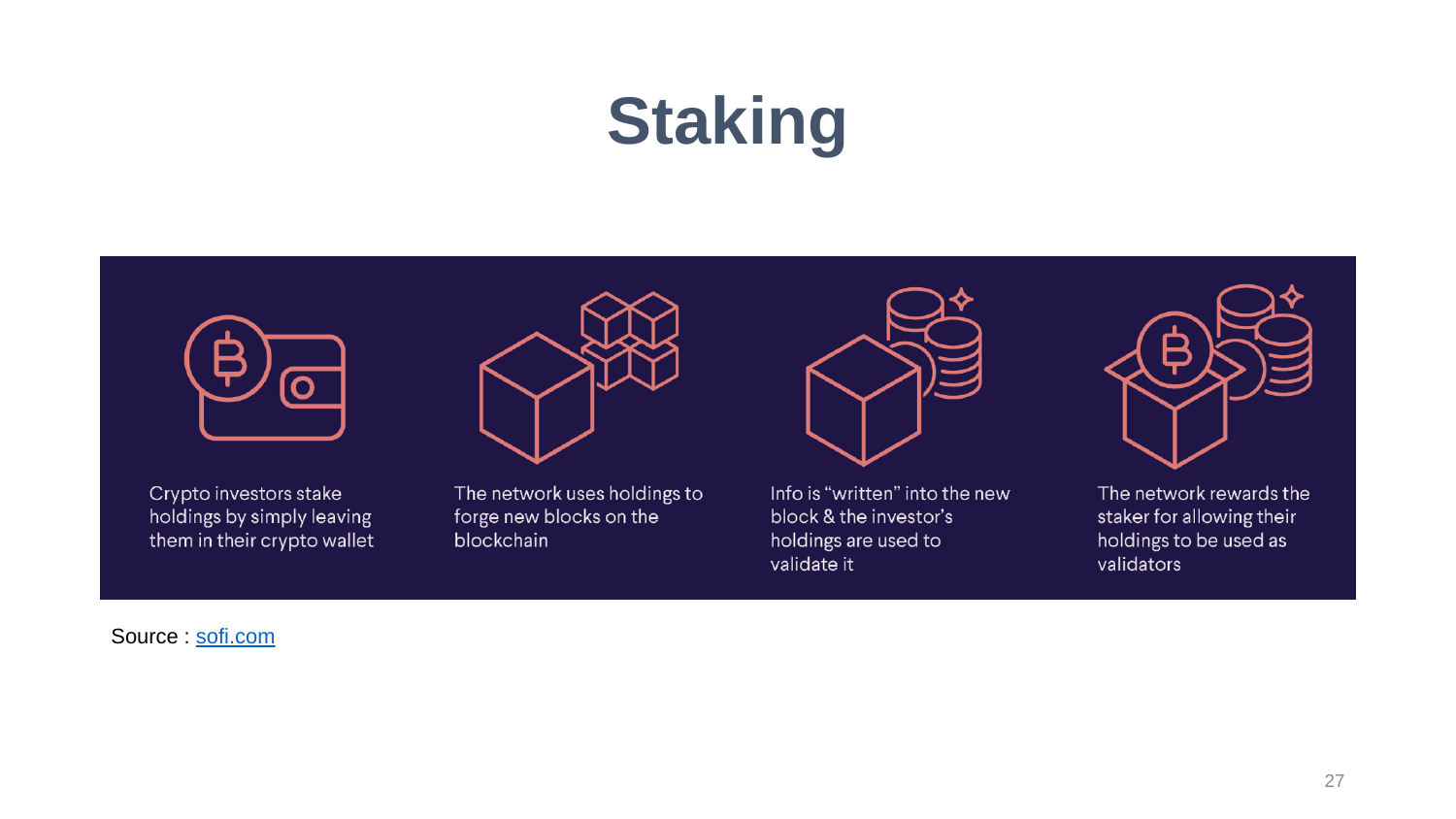### **Swiss tax treatment of staking**

- Income realized from staking is treated as income from movable assets (art. 20 al. 1 LIFD). The amount to be declared is the market value at the time of realization, converted into CHF
- If individuals stake without passing through a staking pool, it must be examined whether this constitutes an independent lucrative activity
	- If it does, the staking income is taxable as income from a selfemployed activity (art. 18 al. 1 LIFD)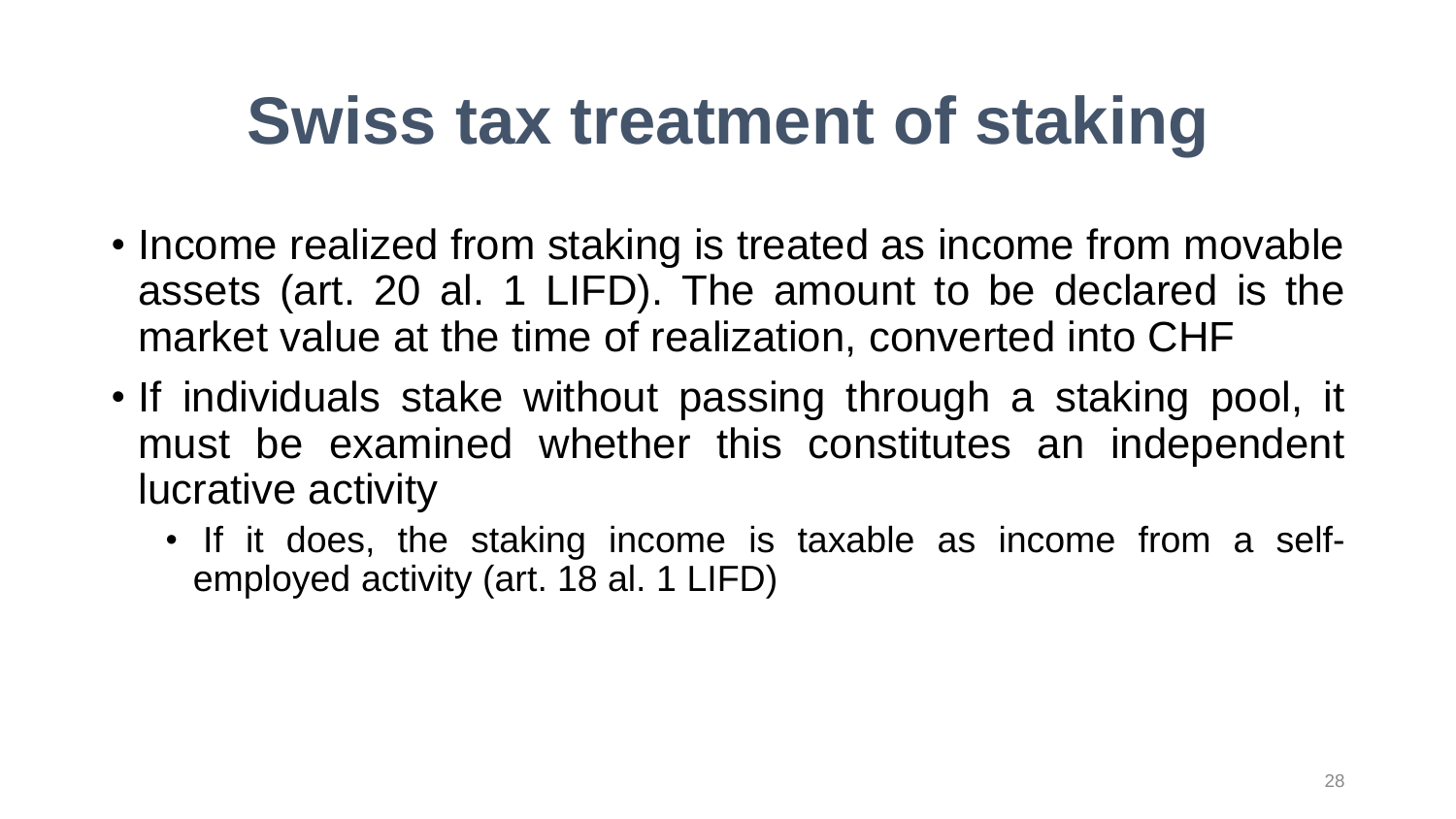# **Case Study 1 - Staking**

- Geneva resident individual invested in crypto assets such as Elrond (EGLD) and Verasity (VRA)
- Crypto assets are staked, e.g. annual return 21.45% (Elrond) and 18.25% (Verasity)
- Staking rewards are paid out daily and are taxable when effectively received at the market value on the day received
- Staking rewards constitute taxable income much like interest or dividend (ordinary income)
- Clients earns about USD 1 million of staking rewards annually
	- Marginal Geneva income tax rate is **45**%
	- Underlying tokens, and thus the rewards are highly volatile
- Elrond was at some point trading at USD 490, but now around USD 90
- **Rewards of USD 490 taxable at 45% (or USD 220), but worth only USD 90 currently… How to pay for the tax due ?**
- Verasity high was USD 0.086 and currently trading at USD 0.0081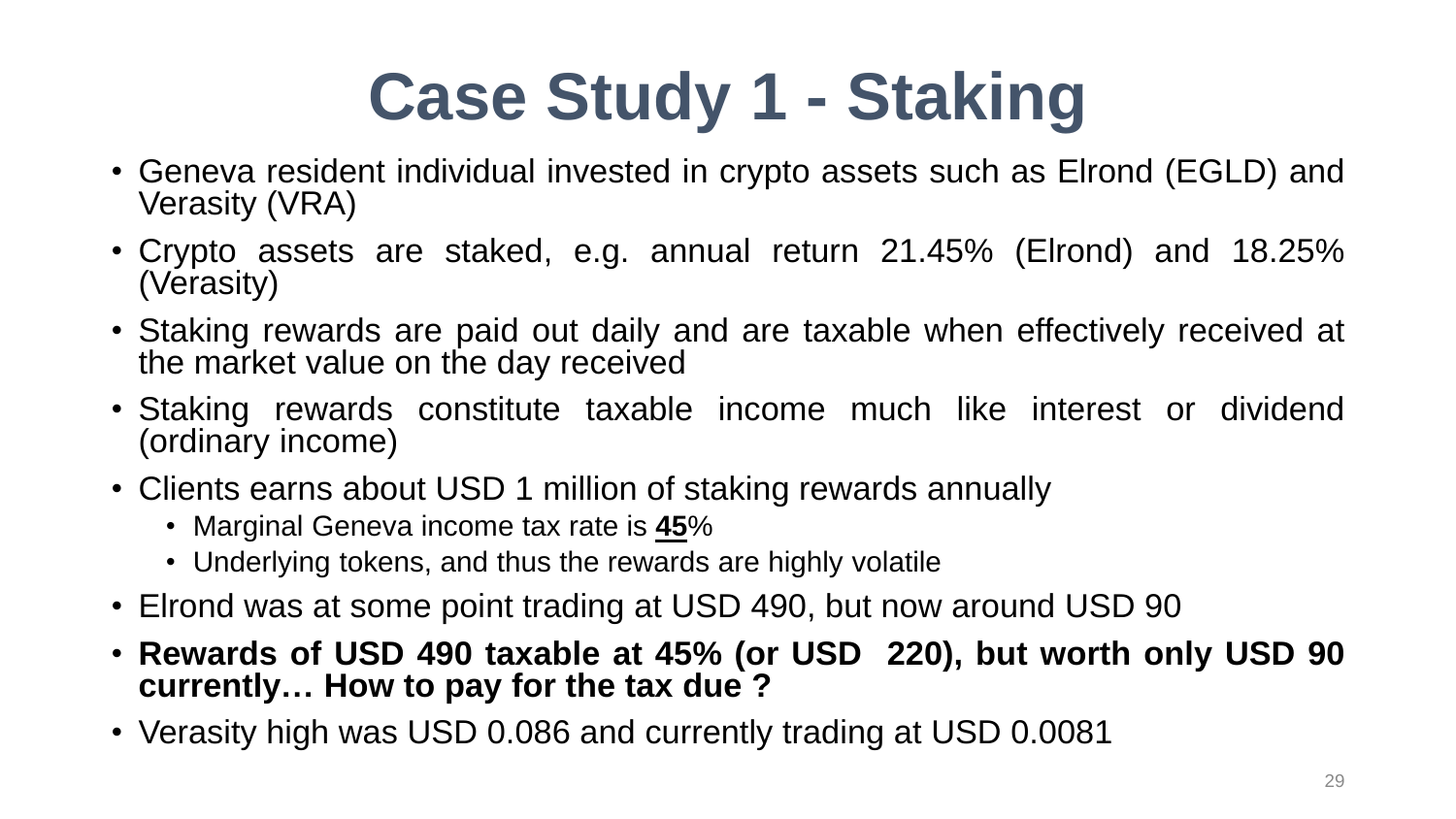# **Case Study 1 - Staking**

#### **Advice / strategy :**

- Consistently sell 45% of all staking rewards received, immediately when received
- Or in case of considerable staking income : consider **establishing a company** to **defer tax** and **compensate profits with losses**, e.g. Geneva CIT rate is 14% (compared to max. 45% for individuals)

#### **Conclusion :**

- Staking while earning highly volatile staking rewards poses serious tax problems for individuals
	- This is probably not unique for Switzerland and perhaps a universal tax problem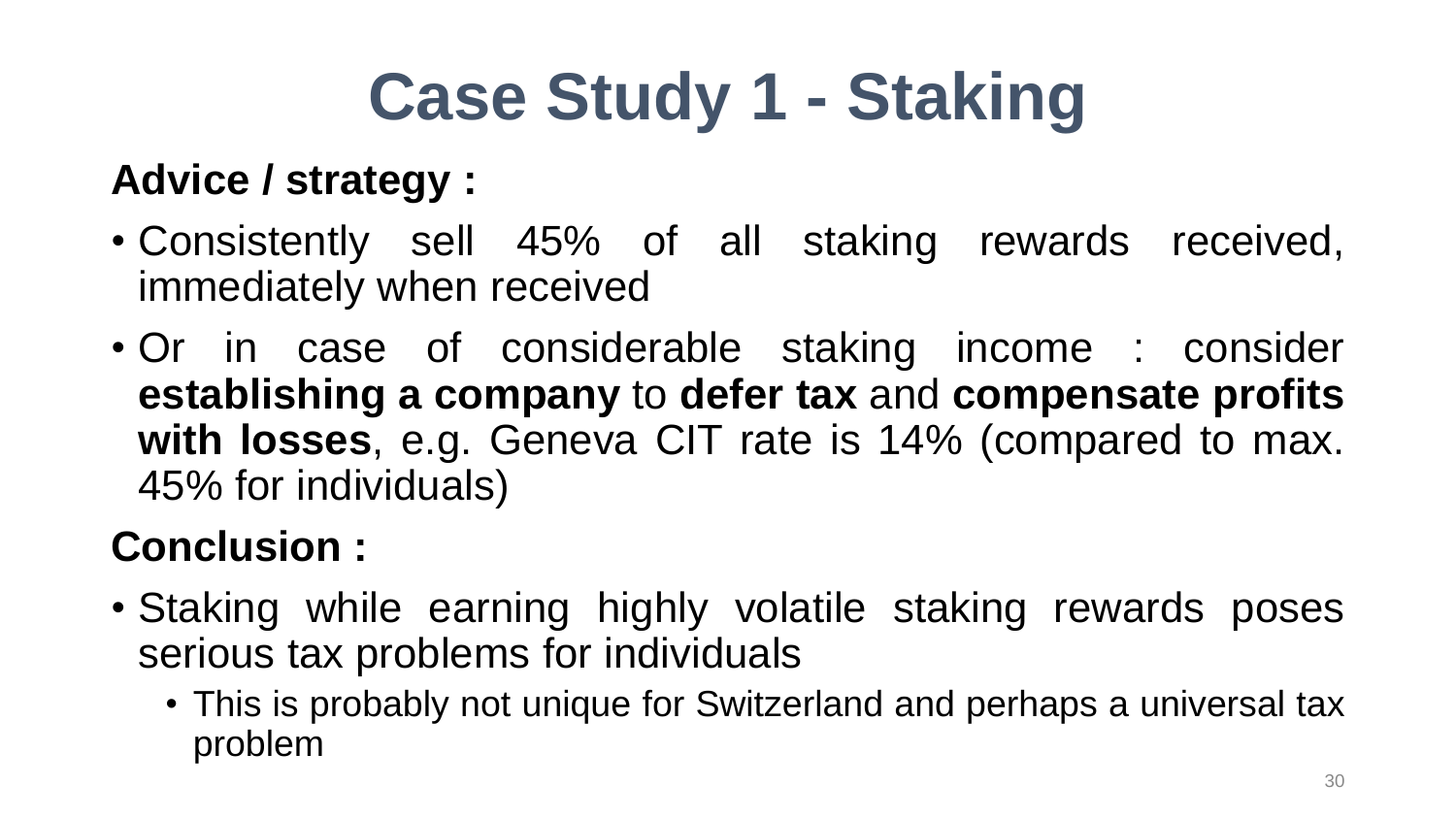- Young Geneva resident banker invested about USD 100'000 in various crypto assets in 2017.
- By the end of 2021, his portfolio of crypto assets was worth more than USD 30 million and generated annual stalking income in excess of USD 1 million (or more than 5 times his annual salary).
- Wanted to quit his banking job and dedicated 100% to crypto investments and (luckily) sought tax advice in advance, also for his 2020 tax return.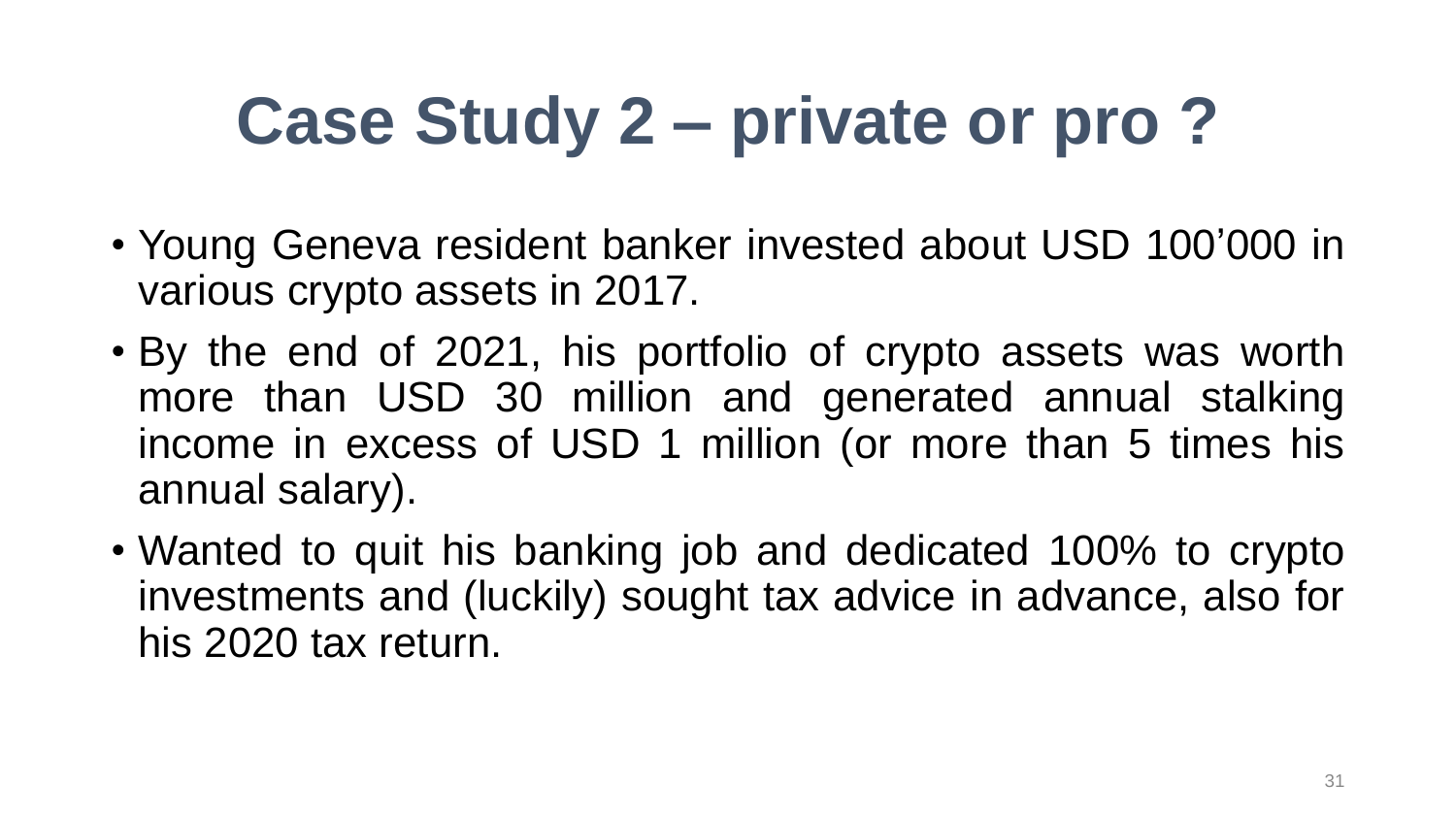#### **Swiss tax aspects:**

- Staking income taxable (approx. USD 450'000 of income tax)
- Crypto assets subject to NWT of some USD 180'000 to 300'000 *per annum.*
- And what about capital gains ? Tax-free (private) or taxable (professional)?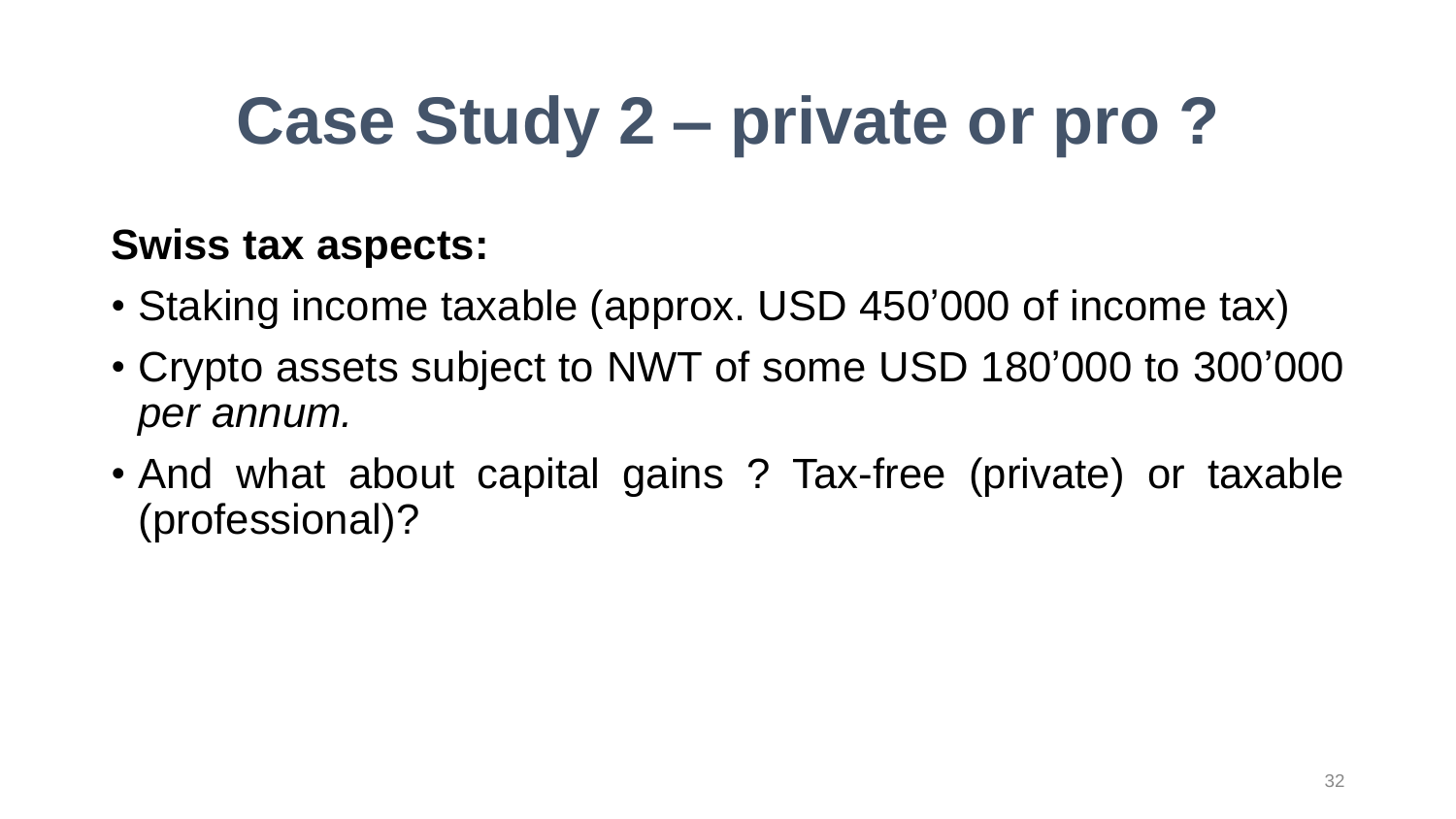#### **Swiss tax aspects:**

- Key indicators of professional activity, derived from Circular Letter 36 on professional securities dealers:
	- Short holding period (less than 6 months)
	- Total transaction volume exceeds 5 times value of relevant movable assets on january 1
	- Realizing capital gains are 50% or more of net income during tax year
	- Use of debt instruments to finance the investments
	- **EXECT** Activities exceeding simple management of private wealth
	- Planned and systematic transactions, reinvestment of gains in similar instruments
	- Close connections with profesionnal activity and using special(ist) knowledge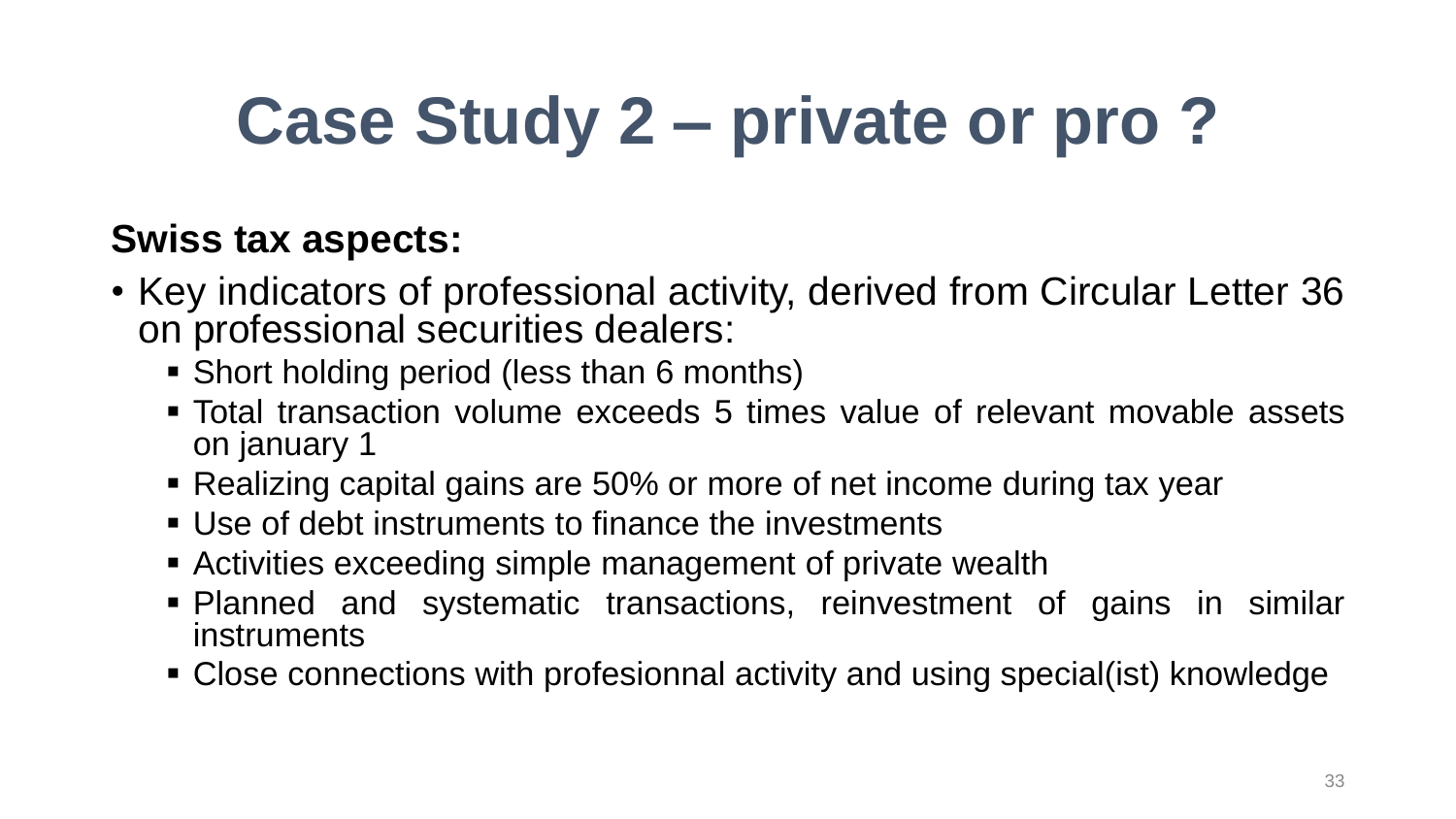#### **Solution :**

- Client was already in a grey zone but would be at (high) risk of becoming a professional the moment he would give up his full time job as a banker to dedicate himself fully to crypto investments.
- We advised him to establish a Swiss limited company and to transfer all his crypto assets to such company before giving up his job.
- We further advised that an advance tax ruling should be sought for the restructuring of his private wealth but with (a) a step-up in basis and (b) recognition of tax-free capital gain upon contribution.
- Client sought a second opinion from a Swiss German tax adviser with several crypto clients, who confirmed ou advice and gave the same recommendations, but wasn't sure the ruling would be obtained.
- We then filed, negociated, and obtained the ruling from the Geneva tax administration, who told us we were the first to do so.
- We then implemented the structure for the client and finally filed his 2020 tax return.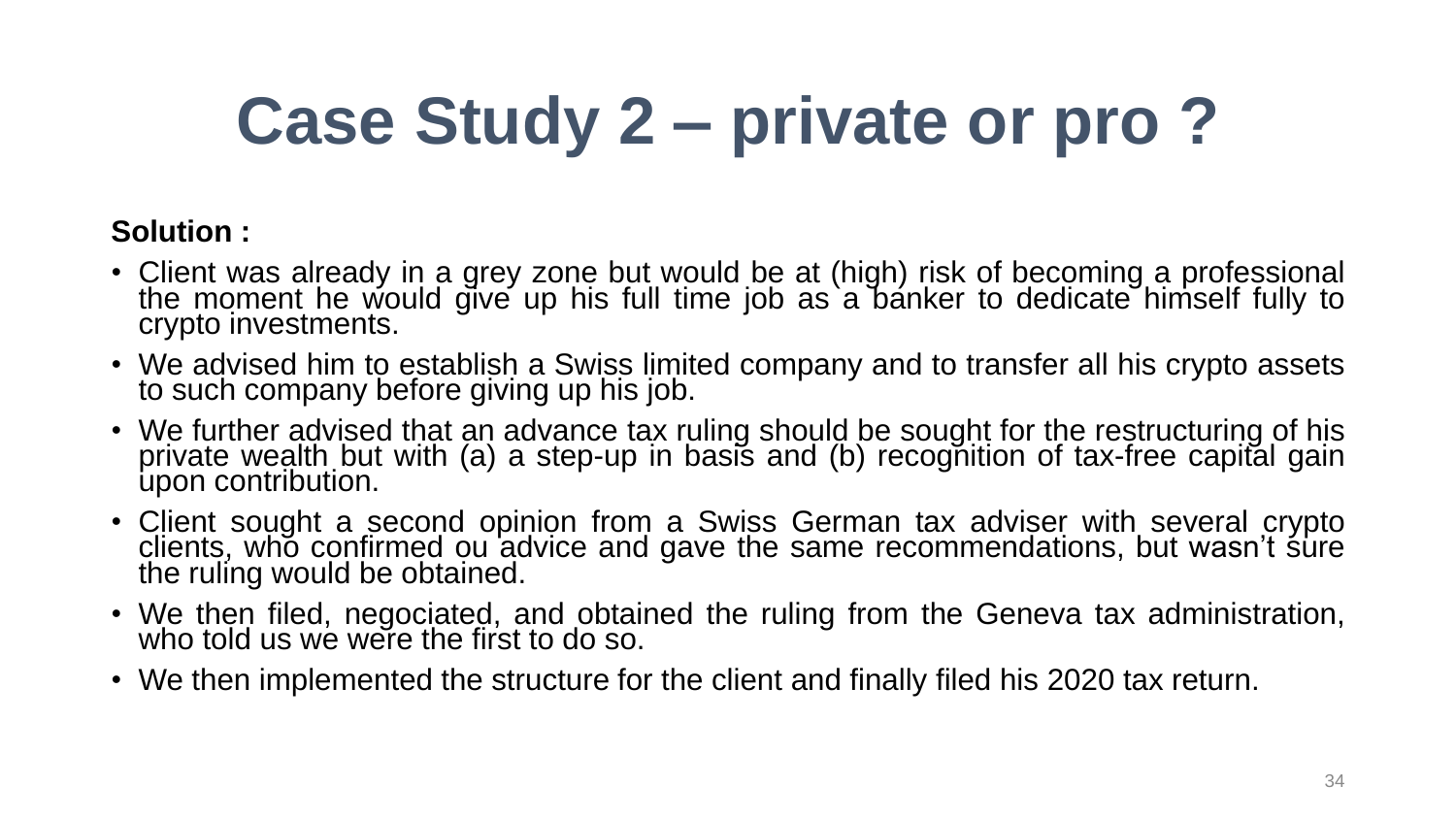## **Case Study 3 – utility tokens issuance**

- Swiss based company managing sensitive KYC data for banks and asset managers on the blockchain
- Issuance of USD 100M of utility tokens, which are needed to access or manage the data (and are destroyed after use)
- Question 1 tax impact of the issuance on the company
- Question 2 tax impact for the company's shareholders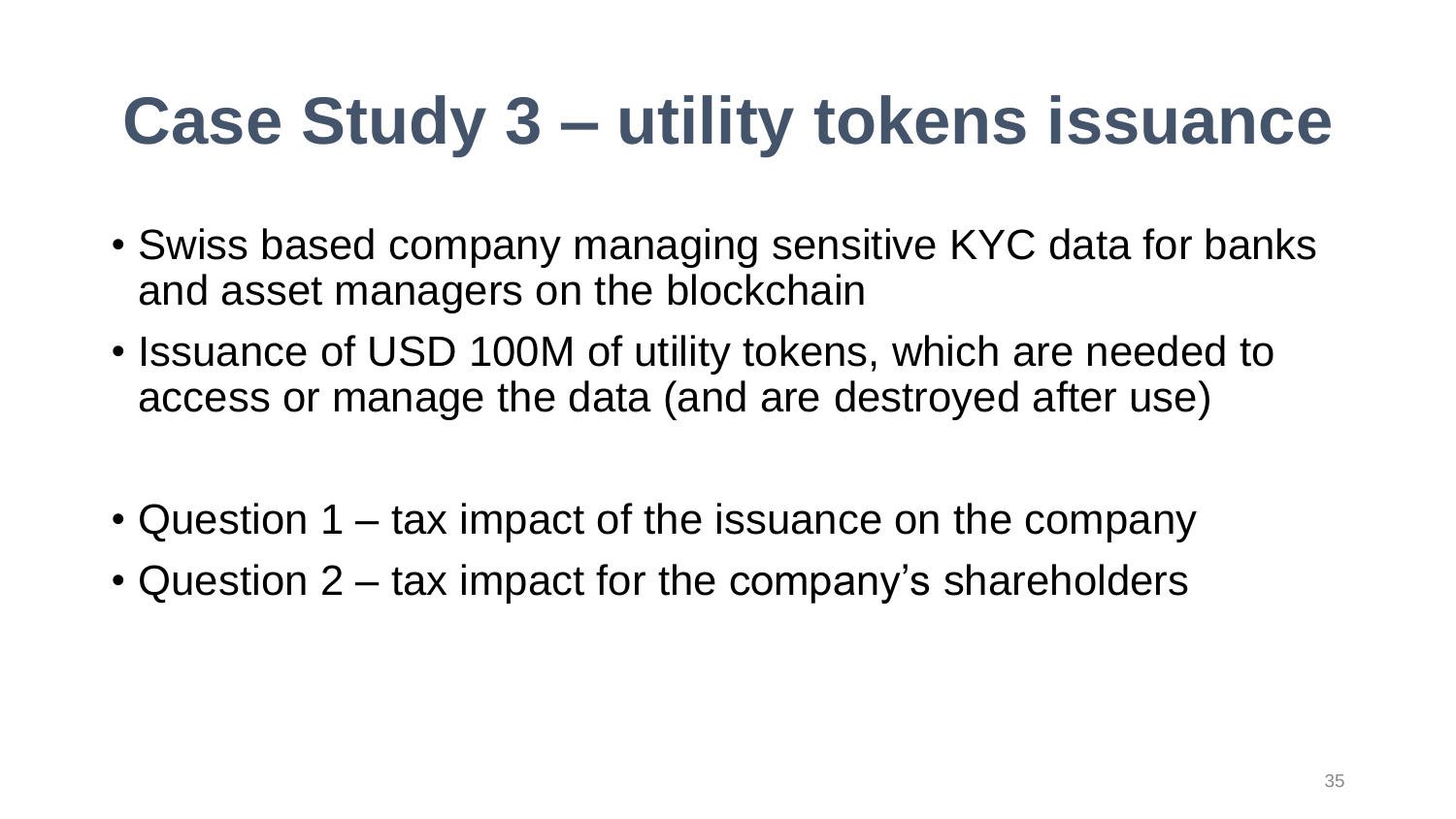### **Case Study 3 – utility tokens issuance**

**Question 1 – tax impact of the issuance on the company**

- Proceeds of issuance constitute taxable income (14% CIT)
- But : provisions can be made for the future services to be rendered
- Amortisation mechanism to be defined and residual profit to be calculated
- Possible mismatches for staking reserves or employee tokens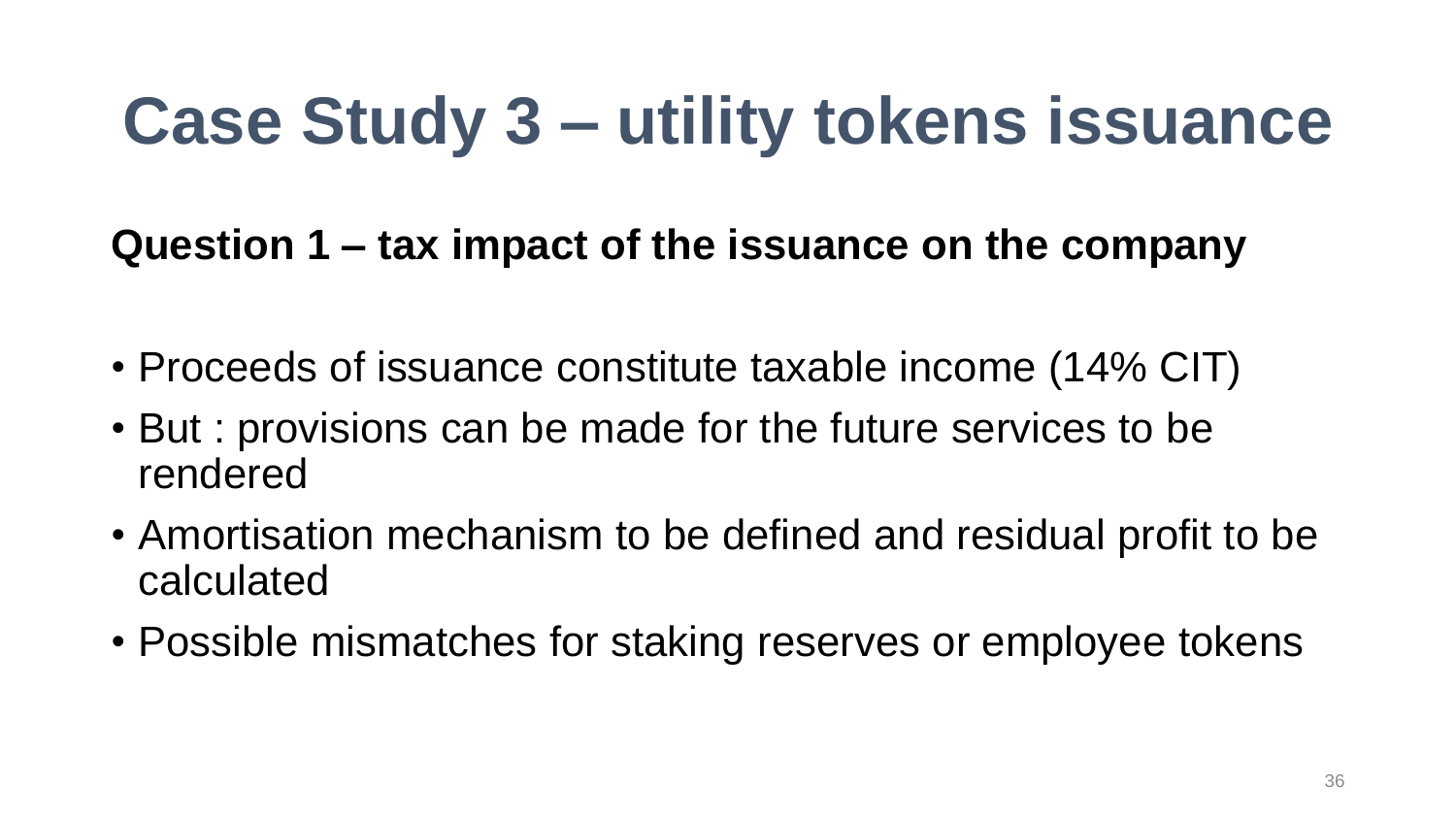### **Case Study 3 – utility tokens issuance**

**Question 2 – tax impact for the company's shareholders**

- Net wealth tax :  $0.6$  to  $1\%$
- Tax value of shares approx. 10 times annual profit
- 100 MUSD issuance leads to tax value of USD 1 billion
- NWT 6 to 10 MUSD per year
- Use provisions also to reduce NWT value
- Alternative : start-up valuation for new companies